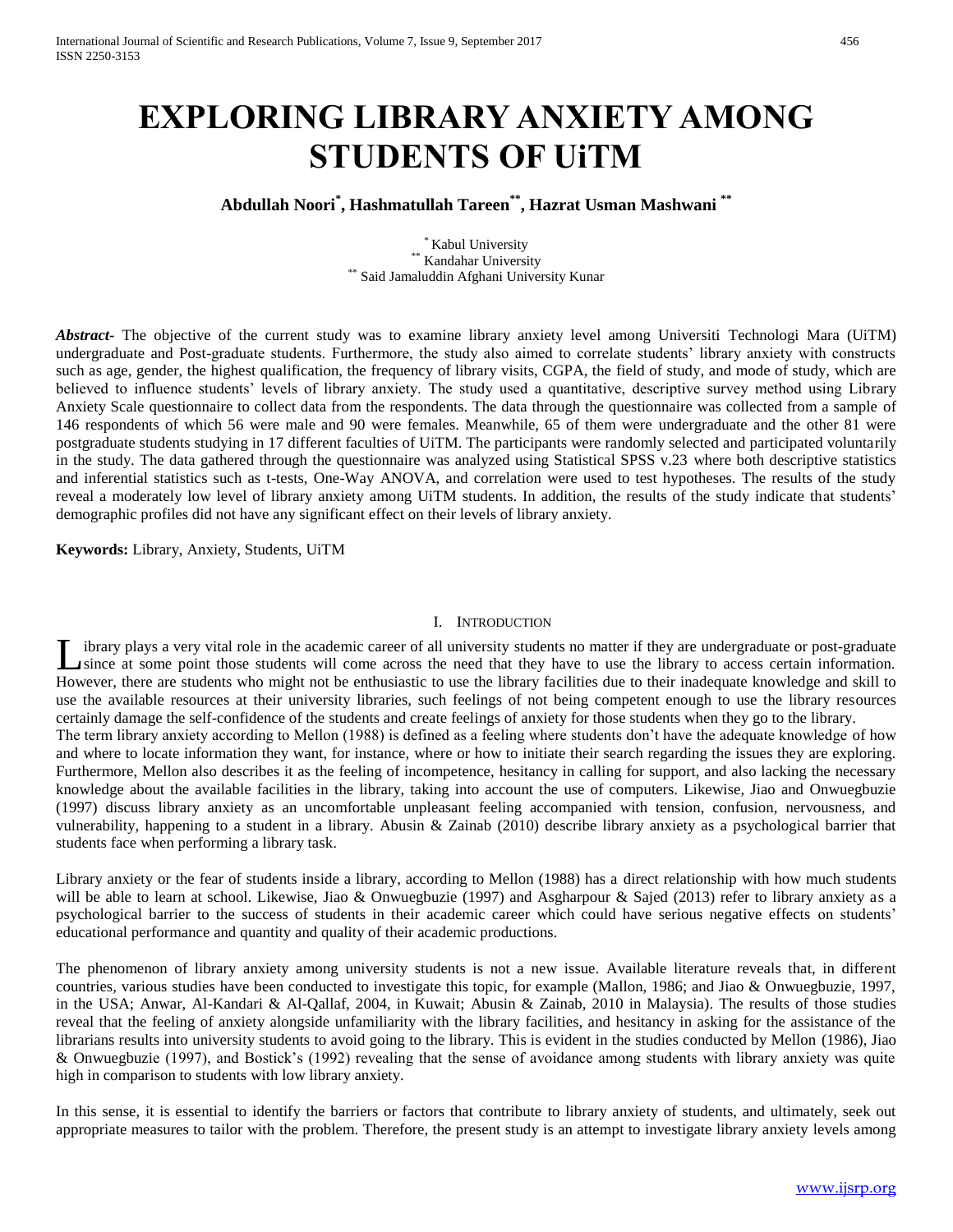students of Universiti Teknologi Mara (UiTM) and identify the key factors contributing to this phenomenon. Furthermore, the study also aims to compare students' library anxiety levels with constructs such as, gender, age, education level, major, CGPA, and the frequency of going to the library, that are believed to have an effect on library anxiety level. To be more precise, the objective and research question that guides this study are as follow:

#### **Research Objectives**

- 1. To investigate how often students: a) visit the library; b) borrow books from the library, and c) how long do they stay in the library;
- 2. To explore the library anxiety levels of UiTM students in relation to the following barriers: a) staff barriers, b) affective barriers, c) technological barriers, d) library knowledge barriers, e) library comfort barriers, and f) resource barriers;
- 3. To investigate if there is any significant difference in overall library anxiety levels and in regard to the six barriers among the demographic profile of the students (gender, age, level of education, mode of study, fields of study, and the frequency of the library visits;

#### **Research Questions**

- 1. How often students: a) visit the library; b) borrow books from the library, and c) how long do they stay in the library?
- 2. Is there any significant difference in the frequency of library visits between male and female students?
- 3. What are the library anxiety levels of UiTM students in relation to the following barriers: a) staff barriers, b) affective barriers, c) technological barriers, d) library knowledge barriers, e) library comfort barriers, and f) resource barriers?
- 4. Is there any significant difference in library anxiety levels in regard to the six library barriers between male and female students?
- 5. Is there any significant difference in students' library anxiety levels in regard to the six library barriers between among students' age?
- 6. Is there any significant difference in students' library anxiety levels in regard to the six library barriers between undergraduate and postgraduate students?
- 7. Is there any significant difference in students' library anxiety levels in regard to the six library barriers between full-time or part-time students?
- 8. Is there any significant difference in students' library anxiety levels in regard to the six library barriers between among students' CGPA range?
- 9. Is there any significant difference in students' library anxiety levels in regard to the six library barriers between arts and science students?
- 10. Is there any significant difference in students' library anxiety levels in regard to the six library barriers among students' frequency of library use?
- 11. Is there any significant relationship between the six library barriers?

## **II. Review of the Literature**

In order to do a research project or an assignment for a particular course as part of completing students' academic program, all students will eventually find it necessary to refer to their school's library and do a widespread search and use information resources. However, a number of students usually feel fear or library anxiety while they go to the library and such feeling is connected with the search for information resources in the library. Usually, many college students label library anxiety as the undesirable feelings towards utilizing the library. Library anxiety is a very challenging issue for the students in the library. Students with anxiety condition result in a passive attitude in their academic careers i.e. lacking interest in visiting the library, and ultimately do below par on their class projects. This library anxiety, research suggests is due to a number of factors or certain barrier students face while being in the library.

#### **2.1. Library Barrier Contributing to Library Anxiety**

Many studies have been carried out to investigate these barriers (Abusin & Zainab, 2010; Alicia, 2015; Yu, 2009; Jiao & Onwuegbuzie, 1995; Carlile, 2007; Adkins & Lu, 2012; Erfanmanesh, 2011; Sinnasamy, Harun, & Karim, 2016). However, it was Bostick (1992) who developed an instrument comprising statement denoting different library barriers to measure library anxiety. Bostick categorized those factors in terms of staff barriers, affective barriers, mechanical barriers, library comfort barriers, library knowledge barriers, and resources barriers.

#### **2.1.1. Staff Barriers**

The first set of barriers resulting in library anxiety that research indicates are related to library staff. In this set of barriers, a student sees the library as a terrifying place where the library staff is ill-tempered, annoying, and the students feel forced or uncomfortable while entering into the library (Abusin & Zainab, 2010). In their study, Abusin & Zainab found that pupils viewed library as a depressing space, and were not able to stay there for a longer period of time since they felt discomfort. In addition, Adkins & Lu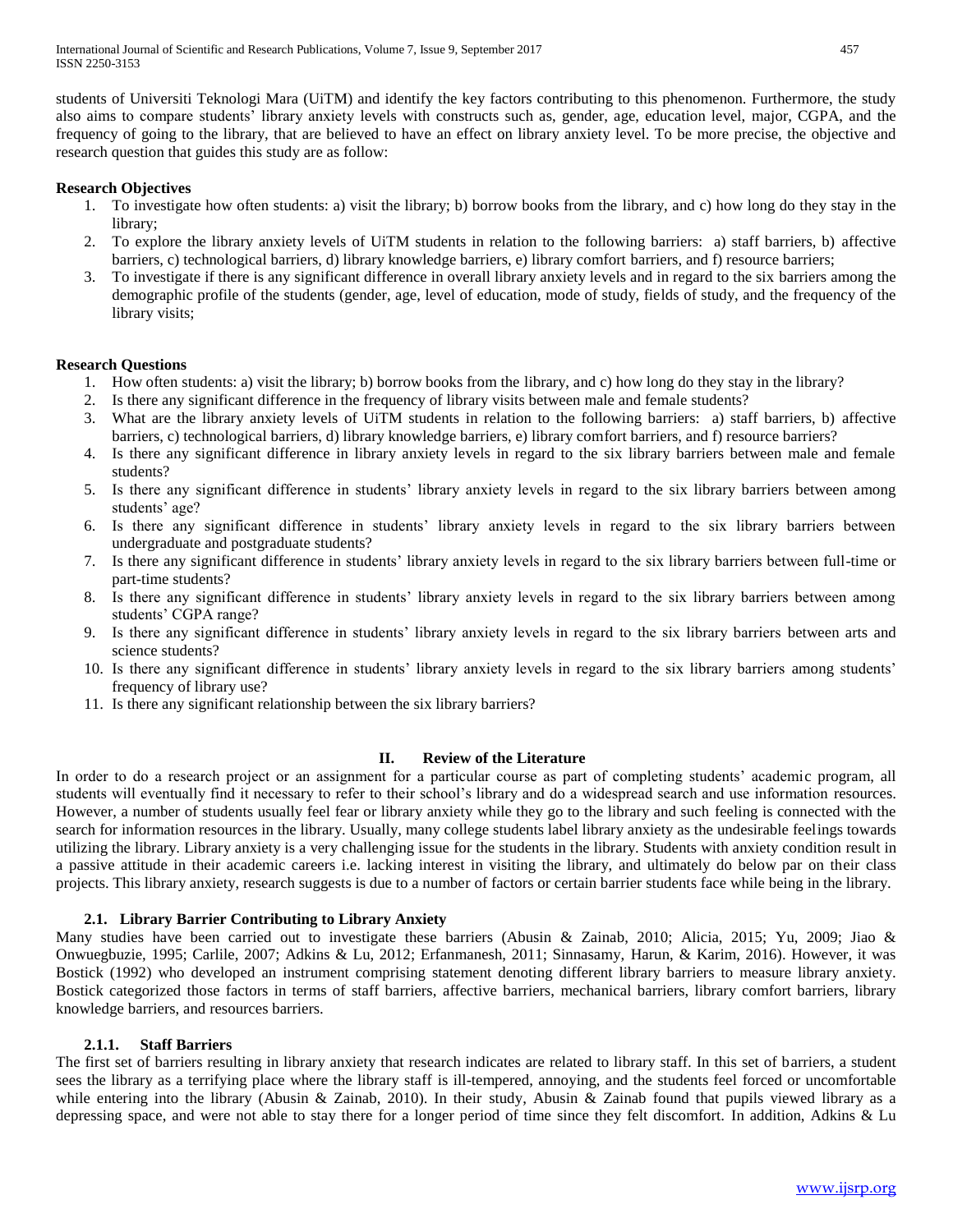(2012) found out that the issue of staff became an utmost source of the anxiety for the students as the library staff was not attentive to students' needs and the students didn't receive assistance at the time needed.

#### **2.1.2. Effective Barriers**

The second barrier the research found in relation to library anxiety is categorized as effective barriers which denote students of being shy. Several students verified that they felt ashamed and conscious while asking for help regarding the library; therefore, the students preferred not to ask the staff because they were ashamed of their inadequate knowledge of the library (Sinnasamy, Harun, & Karim, 2016). This is confirmed in Abusin and Zainab's (2010) study who argue that the students felt shy while approaching the staff due to their insufficient knowledge regarding the library. Mellon (1986) put forward that the students do not approach the library staff due to the fact that their insufficient library knowledge or research skills would be exposed.

#### **2.1.3. Technical Barrier**

The technical or mechanical barrier is the third component which causes students' library anxiety (Bostick, 1992). In this set of barriers, the students perceived that the equipment or the technology available in the library is not approachable, or in other words, they are incapable to operate the devices in the library such as computer, printer, photocopiers…etc. (Carlile, 2007). Moreover, lack of computer knowledge, lack of familiarity with technology, less computer usage, and sometimes hate to use computers are all the factors found to rise library anxiety in the pupils (Mellon, 1986). In regards to technical barriers, in their study, Abusin & Zainab (2010) discovered a few features such as students' anxious feelings while using computers and they lack computer skills were the main contributors to library anxiety. On the other hand, Adkins and Lu (2012) doesn't consider technological barrier a serious cause of library anxiety for graduate pupils, especially international pupils, who have acquainted themselves previously with equipment like a printer, copier and so on. However, they argue that these technological barriers could still be a problematic issue for new international students.

#### **2.1.4. Lack of Library Knowledge Barrier**

Lack of information or knowledge of library is the fourth factor found in researches which causes anxiety in students while using the library. The students felt uncomfortable because they lacked knowledge about the library. Viewing students' insufficient knowledge and information about the library where items are located, made them feel unconfident and insecure (Alicia, 2015; Bostick, 1992). Likewise, Erfanmanesh (2011) also in his study stated that the reasons that cause library anxiety in students are, for example, access to services, library literacy skills and access to resources. Furthermore, other causes of students' anxieties in the library setting are when one is not aware of doing a library search, no significant purpose what to do in the library, or where to look for items in the library (Carlile, 2007).

#### **2.1.5. Comfort Barrier**

Comfort is another element that causes library anxiety in students. The students believe that the sentiment of being comfortable in the library is relevant to what extent the library is a secure environment (Carlile, 2007). Similarly, comfort with the library measures that how the library environment and its atmosphere is welcoming (Sinnasamy, Harun, & Karim, 2016). For example, the Albert Library doesn't offer a comfortable environment for the residents, thus, they are not happy with using it (Community-Led Libraries Toolkit, 2008, p. 13).

#### **2.1.6. Resource Barrier**

The last barrier as a contributor to the library anxiety is the resource barrier. The library has an effective role in order to support the needs of the students by supplying various resources and the students are required to use the library to approach the information for their research (Abusin & Zainab, 2010). Abusin & Zainab's study also reveals that the students wanted to avoid the library because of the insufficient resources, references, and the number of books. The students main concern was the unsatisfactory number of books in the library (Alicia, 2015). In addition, Andrews (1991) discovered in his study that the available amount of books were not enough particularly for the students who are taking a similar course. In the same manner, the SPELL (2016) research exposed that library charges and fees for unpaid, spoiled, and lost materials are barriers that avoid families and guardians of young children from utilizing public libraries.

Considering the barriers contributing to library anxiety, as discussed in the literature review, most of the students viewed staff barrier as a major constraint contributing to library anxiety in students. The students didn't feel at ease when it comes to the staff of the library. However, this might not be true since as long as the students follow the procedure of the library, the staff of the library will remain assistive. Secondly, several students verified that they feel conscious while asking for assistance in the library and it is due to the fact of their insufficient knowledge of the search skills. This is quite a common issue with many students and it is natural that they might feel anxious when asking for assistance. Similarly, lack of knowledge was also found by students as a factor resulting library anxiety. The students find it difficult to approach the relevant materials. This obstacle is sometimes caused due to the fact that there are some apathetic students who don't bother to put the books in its right shelf where it was taken from and this ultimately causes anxiety to other students. Likewise, sometimes the students claim that the atmosphere of the library is bothering. The students don't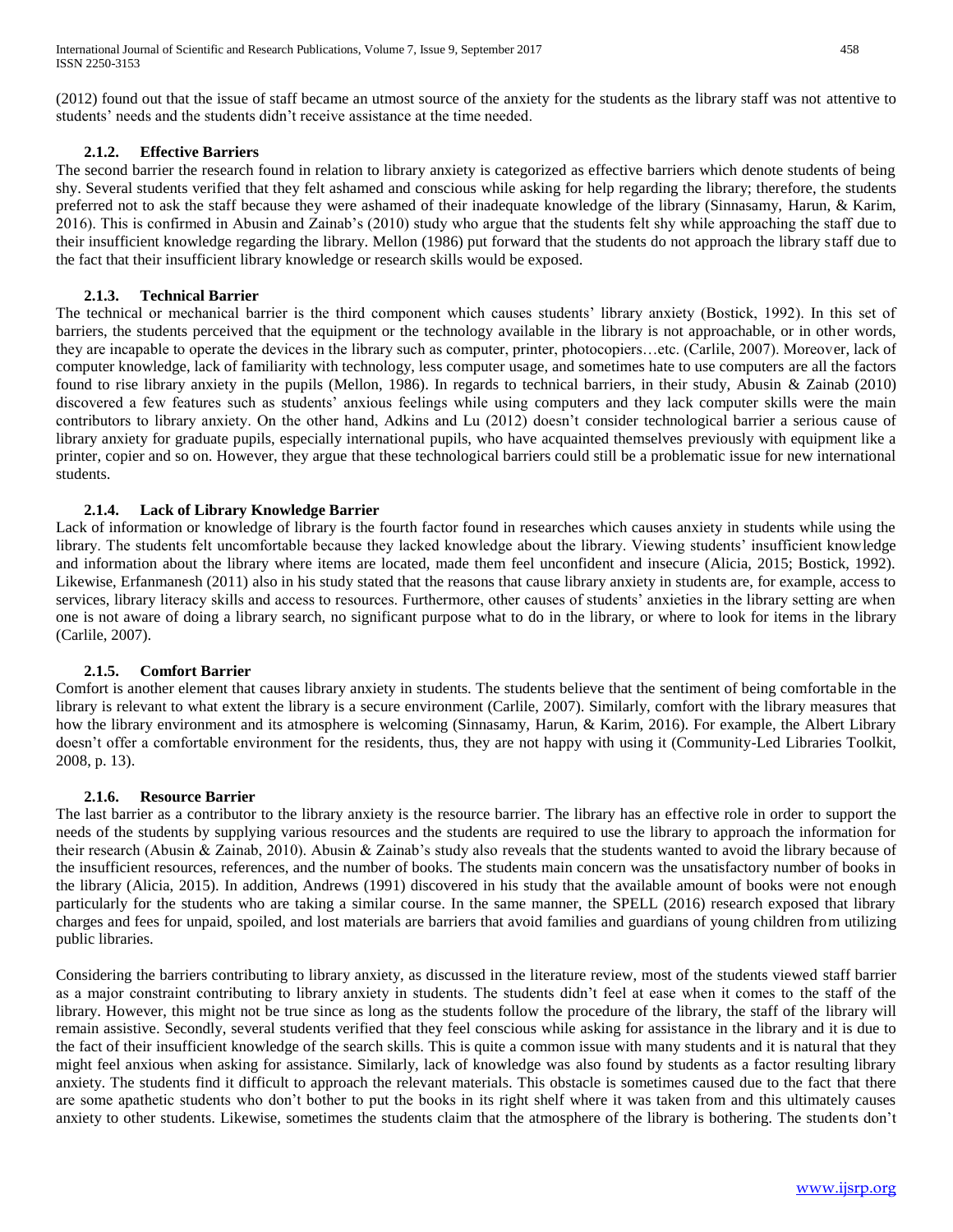visit the library because it is crowded and noisy. It is true as it is quite difficult for the students to focus on learning when there are noises.

## **2.2. Previous Studies Investigating Library Anxiety**

In various countries, numerous studies have been conducted to measure library anxiety among university students. A large number of those studies conclude that the university students in their studies suffered certain levels of library anxiety. The results of some of these studies are below:

Ansari (2009) conducted a study exploring library anxiety among undergraduates in Malyasian IIUM University, from freshman to senior students. The outcomes of his research revealed that the phenomenon of library anxiety was present among undergraduates using International Islamic University Malaysia library. Furthermore, the study found those male students were found to have suffered more from library anxiety when compared to females in their thinking with regard to the awareness of library resources.

Yu (2009) carried out a study in Jinwen University in China on Library anxiety. He found that there was low library anxiety among the students of Science and Technology that needs a serious attention. The students were familiar with the library environment; however, they felt they cannot use the library quite professionally. In the meantime, mostly female freshmen students from different disciplines identified the effective and mechanical barriers as significant causes of library anxiety. That is an important reminder for the library staff to promote educating the students for a better usage of the library.

Jiao & Onwuegbuzie (1995) conducted a research in Indonesian context investigating library anxiety among university pupils. They added that vast amount of information is accessible from various sources in today's academic libraries, but the students the encountered difficulties using the library. Moreover, Jiao & Onwuegbuzie (1995) assert that the library anxiety is a rough and uncomfortable feeling which is experienced in the context of the library and has affective consequences. These authors characterized the library anxiety as tension, hesitation, helplessness, and negative self-defeating beliefs.

Another survey was carried out by Alicia (2015) in Humanities and Education faculties at the University of West Indies among the undergraduate students. The results identified the key contributing factors to library anxiety were affective barriers such as uncertainty, confusion, helplessness; technological barrier, i.e. absence of computers, lack of proper signs, an organization of the floor, and unsatisfactory books. The study recognized the lack of library knowledge barriers the inability of the students to locate the resources and the usage of online catalogs as the chief features among resulting in library anxiety.

## **III. Methodology**

This study investigates library anxiety among undergraduate and postgraduate students in UiTM. The present study uses a quantitative, descriptive survey method utilizing a questionnaire. According to Fraenkel, Wallen & Hyun (2016), in a survey method, the researcher collects information from a large group of participants through their responses to the questionnaire items. They add that quantitative study essentially tries to explain the problem using numbers and attempts to generalize the results of the study to a larger population.

## **3.1. Sampling and Data Collection Procedure**

The total numbers of participants in this study are 146, among which 56 are male and 90 are females. As for their educational qualification, 65 of them are undergraduate and 81 are postgraduate students currently studying in 17 different faculties of UiTM. The participants were randomly selected and participated voluntarily in this study.

#### **3.2. Research Instruments**

The main instrument used in this survey research is a questionnaire. The questionnaire has four parts: part A elicits participants' demographic information; part B elicits the frequency of reading, other than academic materials; part C asks about the frequency of using the library; and finally, part D consists of questions inquiring library barriers contributing to library anxiety.

Part D is an adoption of Bostick's (1992) Library Anxiety Survey questionnaire consisting of 46 simple statements. And students are asked to respond to those statements using a ten-point Likert scale where 1 signifies 'Strongly Disagree' and 10 signifies 'Strongly Agree'. In the meantime, a high score on any subscale represents high anxiety in this area. Bostick's Library Anxiety Survey consists statement in the following areas: 1) *Barriers with staff*, denoting to the perceptions of students of librarians and library staff as, being busy or unapproachable to assist the students in using the library; 2) *Affective barriers* denoting to the perceptions of students toward their inadequacy of library knowledge comparing to other students; 3) *Technological barriers*, referring to the feelings of student of being not able to operate technological equipment of the library, for example, the internet, computer, or printer; 4) *Library knowledge barriers*, denoting to the extent of unacquainted students feel they are with the library; 5) *Library Comfort barriers*, referring the perceptions of students toward the safe environment of the library; 6) *Resources barriers*, referring to the frustration of a student when she/he has located an online resource but can't find that resource in the library itself.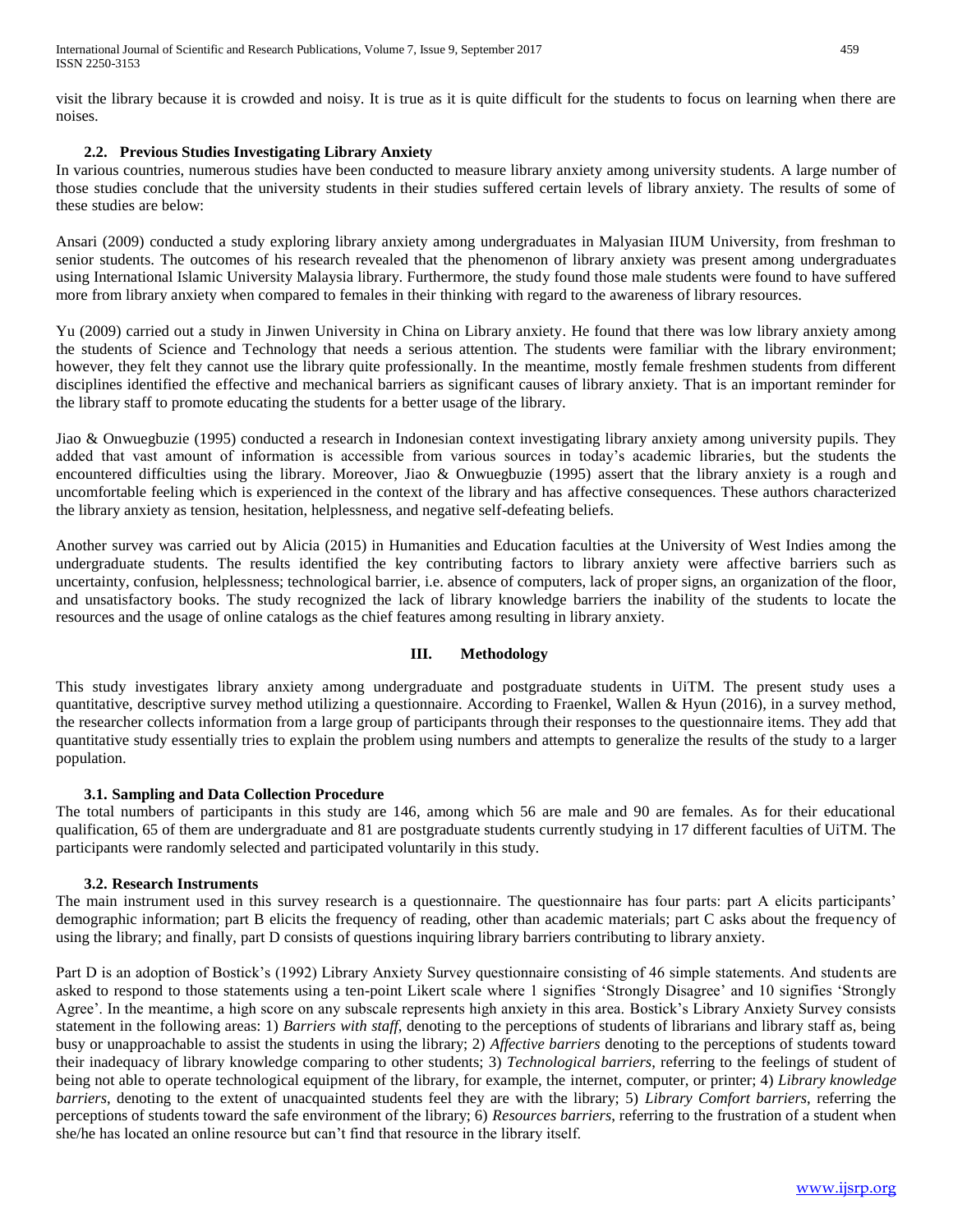This instrument has been used in many researches, and those studies signify that all the items in the instrument are both valid and reliable (Bostick, 1992; Onwuegbuzie, Jiao, & Bostick, 2004).

Once all survey questionnaires were collected, the data was coded and using SPSS v.23 the results were analyzed using descriptive and inferential statistics. The data was analyzed in terms of mean score and standard deviation.

#### **IV. Data Analysis**

#### **4.1. Characteristics of the Respondents**

Table 1 shows the demographic information of the respondents in categories of gender, age, level of education, faculty, CGPA, and study mode.

| Table 1: Distribution of respondents by demographic information |                  |                    |                  |  |
|-----------------------------------------------------------------|------------------|--------------------|------------------|--|
|                                                                 | Characteristics  | No. of Respondents | $\%$             |  |
| Gender                                                          | Male             | 56                 | 38.4             |  |
|                                                                 | Female           | 90                 | 61.6             |  |
| Age                                                             | 18-22            | $\overline{37}$    | 25.3             |  |
|                                                                 | 23-27            | 82                 | 56.2             |  |
|                                                                 | 28-32            | 11                 | 7.5              |  |
|                                                                 | 33 and above     | 11                 | 7.5              |  |
|                                                                 | Missing          | $\overline{5}$     | 3.4              |  |
| Level of Education                                              | Postgraduate     | 80                 | 54.8             |  |
|                                                                 | Undergraduate    | 65                 | 44.5             |  |
|                                                                 | Missing          | $\mathbf{1}$       | $\cdot$ 7        |  |
| Faculty                                                         | <b>ACC</b>       | 3                  | 2.1              |  |
|                                                                 | AD               | $\mathbf{1}$       | .7               |  |
|                                                                 | Aps              | $\mathbf{1}$       | $\overline{.7}$  |  |
|                                                                 | <b>APS</b>       | 4                  | 2.7              |  |
|                                                                 | Asc              | 9                  | 6.2              |  |
|                                                                 | <b>ASC</b>       | 1                  | .7               |  |
|                                                                 | BM               | 5                  | $\overline{3.4}$ |  |
|                                                                 | Cms              | $\overline{3}$     | 2.1              |  |
|                                                                 | <b>CMS</b>       | 3                  | 2.1              |  |
|                                                                 | Edu              | 60                 | 41.1             |  |
|                                                                 | <b>EDU</b>       | 1                  | .7               |  |
|                                                                 | Eng              | 23                 | 15.8             |  |
|                                                                 | HealthSN         | 1                  | $\cdot$ 7        |  |
|                                                                 | <b>HS</b>        | $\mathbf{1}$       | $\overline{.7}$  |  |
|                                                                 | Music            | 19                 | 13               |  |
|                                                                 | <b>PHAR</b>      | $\mathbf{1}$       | .7               |  |
|                                                                 | <b>SSR</b>       | 10                 | 6.8              |  |
| <b>CGPA</b>                                                     | High             | 106                | 72.6             |  |
|                                                                 | Low              | 23                 | 15.8             |  |
|                                                                 | Missing          | $\overline{17}$    | 11.6             |  |
| Mode of Study                                                   | Part Time        | 6                  | 4.1              |  |
|                                                                 | <b>Full Time</b> | 140                | 95.9             |  |

#### **4.2. Research Question 1**

How often the students: a) visit the library; b) borrow books from the library, and c) how long do they stay in the library?

## **4.2.1. Research Question 1a: How often students visit the library?**

Table 2 shows how often students visit the library.

```
Table 2. frequency of going to library
```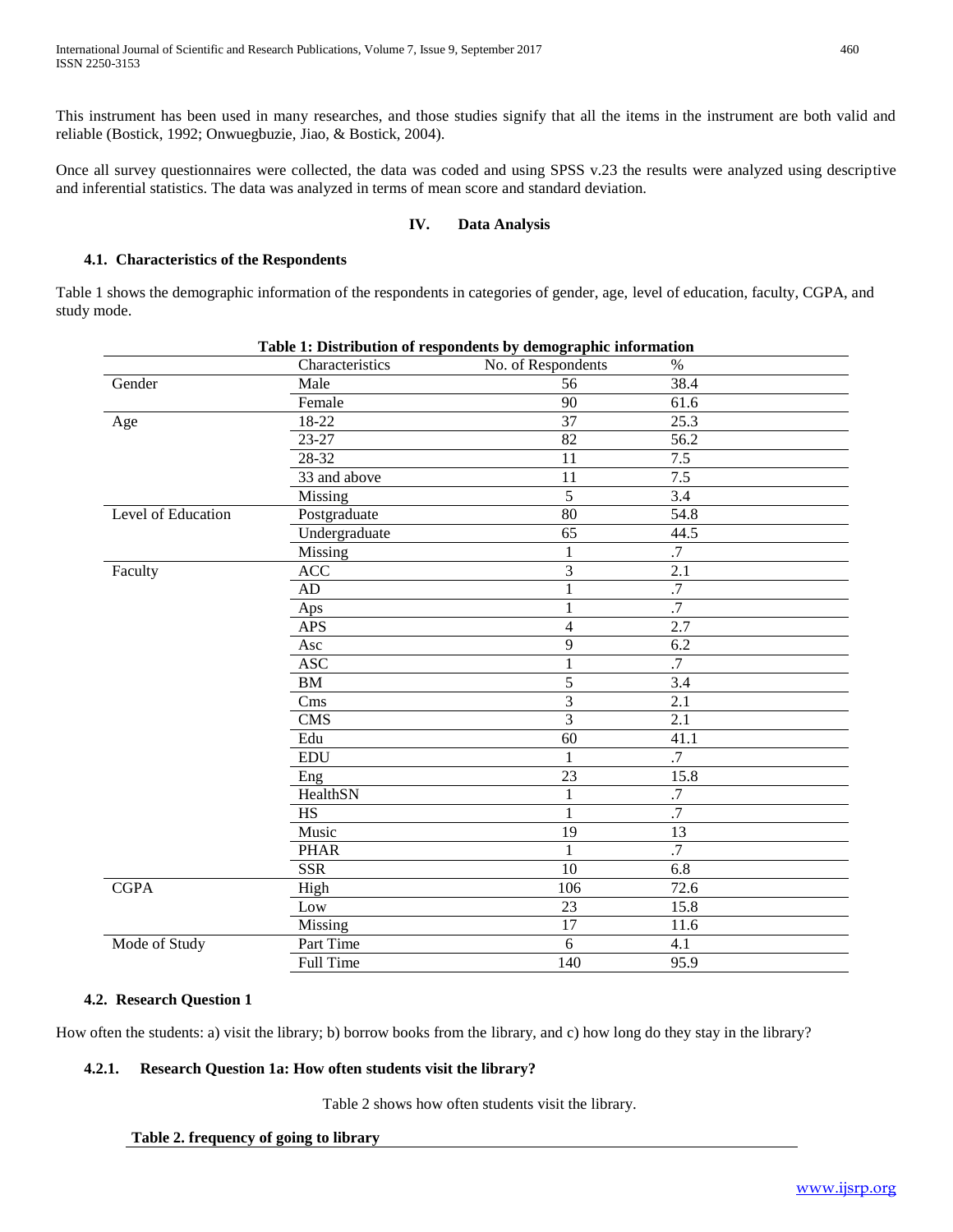International Journal of Scientific and Research Publications, Volume 7, Issue 9, September 2017 461 ISSN 2250-3153

|                                                                   | Frequency | Percent |
|-------------------------------------------------------------------|-----------|---------|
| Daily                                                             |           | 2.1     |
| Five times a week                                                 | 4         | 2.7     |
| Four days a week                                                  |           | 4.8     |
| Three days a week                                                 | 8         | 5.5     |
| Two days a week                                                   |           | 7.5     |
| Once in a week                                                    | 21        | 14.4    |
| Hardly visit the library                                          | 68        | 46.6    |
| Do not use library                                                | 24        | 16.4    |
| Overall frequency of students going to library on a scale of 1-10 | 146       | 100.0   |

The result in Table 2 shows that 3 students (2.1%), 4 students (2.7%), 7 students (4.8%), 8 students (5.5%), 11 students (7.5%), 21 students (14.4%), 68 students (46.6%) and 24 students (16.4%) visit library daily, five times in week, 4 days, 3 days, 2 days, 1 time in a week and hardly visit library respectively. This shows that the majority of the students are not that much interested in the library and hardly visit the library.

#### **4.2.2. Research Question 1b: How often students borrow books from the library**

Table 3 shows how often students borrow books from the library

#### **Table 3. Frequency of borrowing books**

|                       | Frequency | Percent |
|-----------------------|-----------|---------|
| Never                 | 31        | 21.2    |
| Everyday              |           | 0.7     |
| Every 2 - 3 days      |           | 1.4     |
| Once a week           | 4         | 2.7     |
| Once a month          | 12        | 8.2     |
| depending on the need | 95        | 65.1    |
| Missing               |           | 0.7     |
| Total                 | 146       | 100.0   |

Table 3 shows that 31 students (21.2%), 1 student (.7%), 2 students (1.4%), 4 students (2.7%), 12 students (8.2%), and 95 students (65.1%) borrow books never, every day, every 2-3 days, once a week, once a month and depending on the needs respectively, whereas one student data was missing. This designates that the respondents are not that much attracted to borrowing books and, thus, very rarely borrow books from the library.

#### **4.2.3. Research Question 1c: How long do students stay in the library?**

Table 4 shows how long do the students usually stay in the library.

#### **Table 4. Duration of stay in the library**

|                   | Frequency | Percent |
|-------------------|-----------|---------|
| Less than 1 hour  | 10        | 6.8     |
| 1-2 hours         | 56        | 38.4    |
| 3-4 hours         | 65        | 44.5    |
| More than 5 hours | 15        | 10.3    |
| Total             | 146       | 100.0   |

Table 4 shows that 10 students (6.8%), 56 students (38.4%), 65 students (44.5%) and15 students (10.3%) stay in the library less than one hour, 1-2 hours, 3-4 hours and more than 5 hours respectively. This shows that the majority of students stay around three hours in the library when they visit the library.

#### **4.3. Research Question 2**

Research Question 2 aims at examining if there is a significant relationship in library visits of female and male pupils. To answer this research question, Chi Square Test of Independence is used to compare the frequency of visiting library between male and female students.

#### **Table 5: Going to the Library \* Gender Cross tabulation**

Gender Total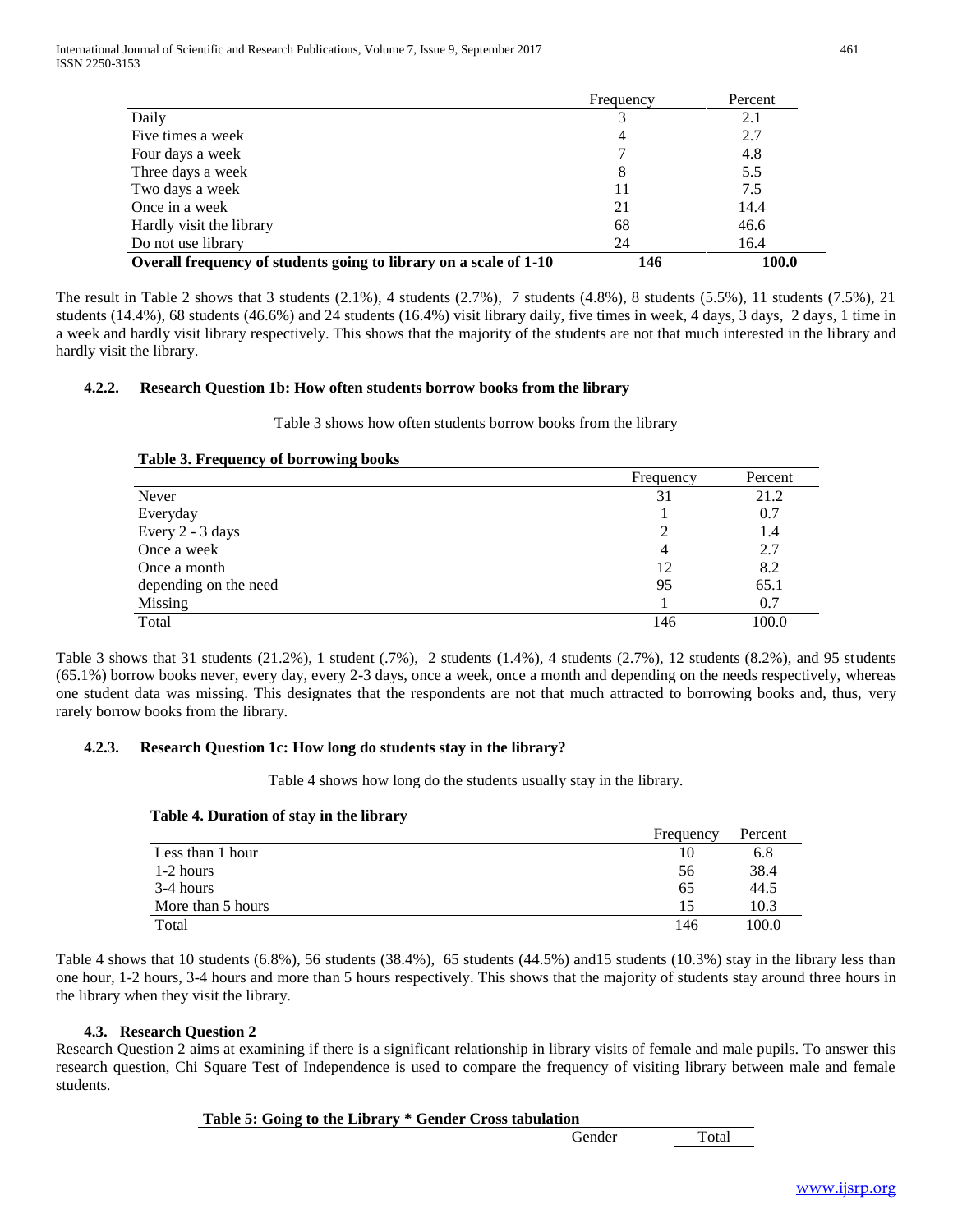|                  |        |                       | Male | Female |       |
|------------------|--------|-----------------------|------|--------|-------|
| Visit To Library | Rarely | Count                 | 10   | 12     | 22    |
|                  |        | <b>Expected Count</b> | 8.4  | 13.6   | 22.0  |
|                  | Often  | Count                 | 46   | 78     | 124   |
|                  |        | <b>Expected Count</b> | 47.6 | 76.4   | 124.0 |
| Total            |        | Count                 | 56   | 90     | 146   |
|                  |        | <b>Expected Count</b> | 56.0 | 90.0   | 146.0 |

The descriptive results in Table 5 above indicate that 10 male and 12 female students expressed that they rarely visit their library. Then 46 males and 78 females indicated that they visit their university library often.

Now to examine if there is a significant relationship among the frequency of library visits between male and female students, the Chi Square Test was conducted.

|                              | <b>Table 6: Chi-Square Tests</b> |    |                                          |  |  |
|------------------------------|----------------------------------|----|------------------------------------------|--|--|
|                              | Value                            | Df | Asymptotic<br>Significance (2-<br>sided) |  |  |
| Pearson Chi-Square           | $.552^{\rm a}$                   |    | .457                                     |  |  |
| Likelihood Ratio             | .543                             |    | .461                                     |  |  |
| Linear-by-Linear Association | .548                             |    | .459                                     |  |  |
| N of Valid Cases             | 146                              |    |                                          |  |  |

0 cells (0.0%) have expected count less than 5. The minimum expected count is  $\overline{8.44}$ .

Computed only for a  $2x2$  table<sub>b</sub>

The results of the Chi-Square test in table 6 above reveal that there is no significant relationship in the frequency of library visits between male and females students  $(X^2 (1) = .552, p = .457)$  at the .05 level. Thus we infer that there is no significant relationship between gender and frequency of visit to the library. In other words, the two variables are independent of one another.

## **4.4. Research Question 3**

The third research question tends to examine the perceived library anxiety level of UiTM students' in relation to the following barriers: a) library staff barriers, b) affective barriers, c) technological barriers, d) library knowledge barriers, e) library comfort barriers, and f) resource barriers.

#### **4.4.1. a) Library staff barriers**

Table 8 shows the perceived level of UiTM students' library anxiety in relation to the library's staff barriers

|  |  | Table 8. Perceived level of UiTM students' library anxiety in relation to the library staff barriers |  |
|--|--|------------------------------------------------------------------------------------------------------|--|
|  |  |                                                                                                      |  |

|                                                 | Mean | Std. Deviation |
|-------------------------------------------------|------|----------------|
| The librarians are not approachable.            | 4.11 | 2.34           |
| The librarians are helpful                      | 4.03 | 2.19           |
| Librarians don't have time to help me,          | 3.96 | 2.22           |
| because they are too busy                       |      |                |
| I don't get help in the library in time         | 3.96 | 2.36           |
| I don't have opportunities to talk with         | 4.17 |                |
| librarians on-line, to send questions           |      | 2.51           |
| <b>Overall Staff Barrier on a scale of 1-10</b> | 4.05 | 1.70           |

Table 8 indicates the perceived level of UiTM students' library anxiety in relation to the library staff barriers. The highest mean score is obtained for the item 'I don't have opportunities to talk with librarians on-line, to send questions" with a mean score of 4.17 (SD=2.51). This is followed by "The librarians are not approachable." and "The librarians are helpful" with mean scores of 4.11 (SD=2.34) and 4.03 (SD=2.19) respectively. On the other hand, the lowest mean scores are for the items "Librarians don't have time to help me because they are too busy" (M= 3.96, SD=2.22) and "I don't get help in the library in time" (M=3.96, SD=2.36). The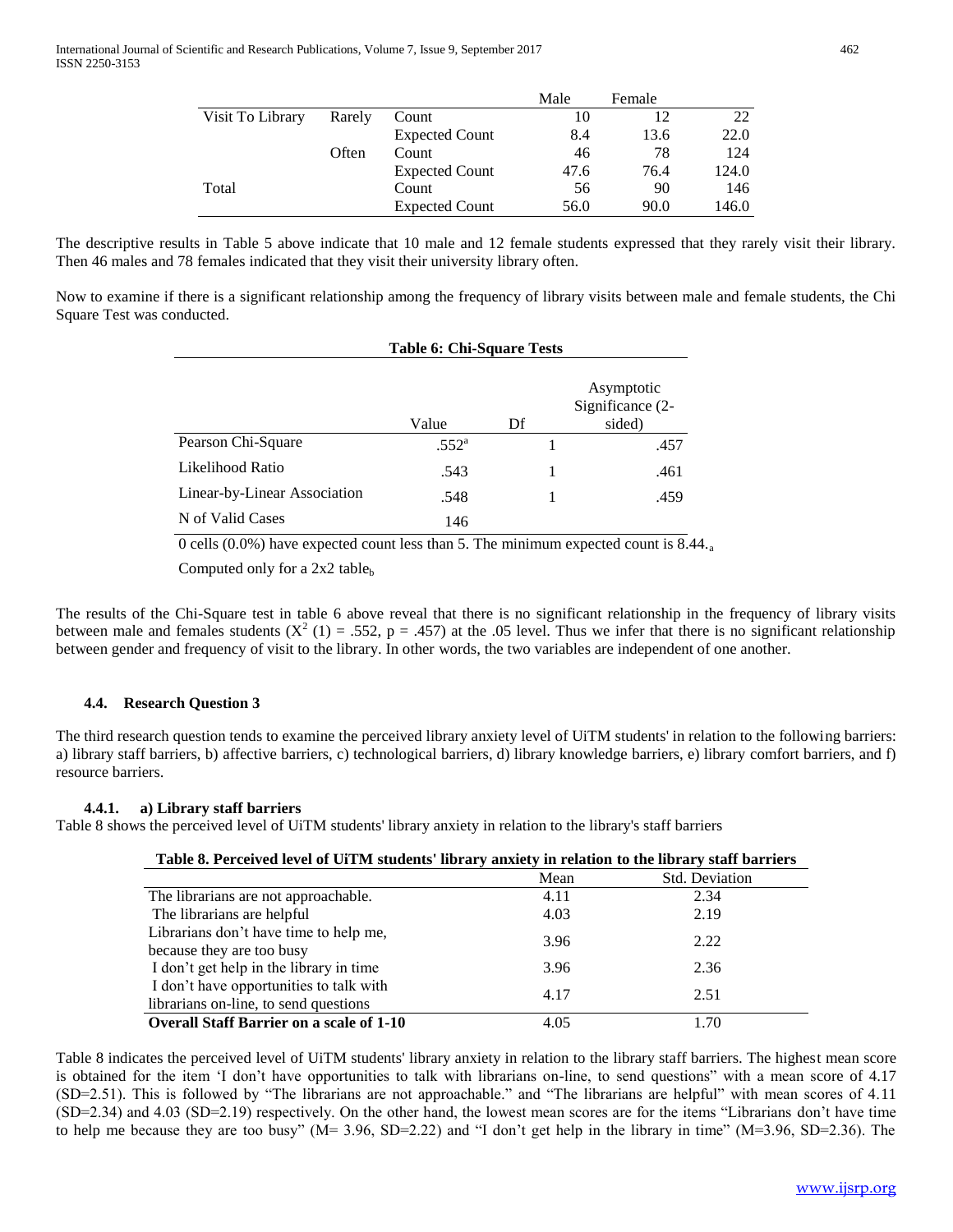overall mean score obtained for perceived level of UiTM students' library anxiety in relation to the library staff barriers on a scale of 1-10 is 4.05 (SD=1.70). This indicates library staff in the study displays an intermediate level of barrier in the students' library anxiety.

#### **4.4.2. b) Affective barriers**

Table 9 shows the perceived level of UiTM students' library anxiety in relation to the affective barriers.

|  | Table 9. The perceived level of UiTM students' library anxiety in relation to the affective barriers |
|--|------------------------------------------------------------------------------------------------------|
|  |                                                                                                      |

|                                                                                                 | Mean | Std.      |
|-------------------------------------------------------------------------------------------------|------|-----------|
|                                                                                                 |      | Deviation |
| I am embarrassed that I don't know how to use the library.                                      | 3.50 | 2.60      |
| I think that other students know the library better than me and this is<br>embarrassing for me. | 3.79 | 2.64      |
|                                                                                                 |      |           |
| I am embarrassed while asking the librarians questions                                          | 3.25 | 2.34      |
| When I'm in the library and I don't know what to $do - I$ am anxious.                           | 3.30 | 2.53      |
| I am ashamed, that I can't use the library.                                                     | 3.11 | 2.39      |
| When I entered the library for the first time I felt uncomfortable                              | 3.14 | 2.26      |
| I always feel uncomfortable when I am going to library or I think about going<br>there.         | 3.06 | 2.34      |
|                                                                                                 |      |           |
| I am ashamed of my lack of knowledge about how to use computer catalogs, the                    | 3.35 | 2.32      |
| Internet, databases and so on.                                                                  |      |           |
| I like the library (reverse-score).                                                             | 6.50 | 2.76      |
| Overall affective barrier on a scale of 1-10                                                    | 3.65 | 1.78      |

Table 9 indicates the perceived level of UiTM students' library anxiety in relation to the affective barriers. The highest mean score is obtained for the item 'I like the library" with a mean score of 6.50 (SD=2.76). This is followed by "I think that other students know the library better than me and this is embarrassing for me" and "I am embarrassed that I don't know how to use the library" with mean scores of 3.79 (SD=2.64) and 3.50 (SD=2.60) respectively. On the other hand, the lowest mean scores are for the items "I always feel uncomfortable when I am going to the library or I think about going there" ( $M = 3.06$ , SD=2.34) and "I am ashamed, that I can't use the library" (M=3.10, SD=2.39). The overall mean score obtained for perceived level of UiTM students' library anxiety in relation to the affective barriers is 3.65 (SD=1.78). This indicates in the study low level of affective barrier in the students' library anxiety.

## **4.4.3. c) Technological Barriers**

Table 10 shows the perceived level of UiTM students' library anxiety in relation to the technological barriers.

| Table 10. The perceived level of UiTM students' library anxiety in relation to the technological barriers                                       |      |           |
|-------------------------------------------------------------------------------------------------------------------------------------------------|------|-----------|
|                                                                                                                                                 | Mean | Std.      |
|                                                                                                                                                 |      | Deviation |
| I am not effective in using electronic databases (full-text and abstract) which are<br>accessible on the library web page or on the library net | 4.07 | 2.60      |
| I am not effective in using computer catalogs.                                                                                                  | 4.29 | 2.54      |
| I don't know how to order a book in the library via the Internet.                                                                               | 4.86 | 2.82      |
| I don't know how to check the balance of my library account.                                                                                    | 5.01 | 3.08      |
| I would rather use the library in person, not on-line, because of my resistance to new<br>technology.                                           | 4.55 | 3.01      |
| I avoid using computers.                                                                                                                        | 3.05 | 2.66      |
| The library's home web page is friendly (reverse-score).                                                                                        | 6.23 | 2.54      |
| I can't use self-service copy machines.                                                                                                         | 4.53 | 2.86      |
| Overall technological barrier on a scale of 1-10                                                                                                | 4.57 | 1.89      |

Table10 indicates the perceived level of UiTM students' library anxiety in relation to the technological barriers. The highest mean score is obtaineded for the item 'The library's home web page is friendly" with a mean score of 6.23 (SD=2.54). This is followed by "I don't know how to check the balance of my library account" and "I don't know how to order a book in the library via the Internet" with mean scores of 5.01 (SD=3.08) and 4.86 (SD=2.82) respectively. On the other hand, the lowest mean scores are for the items "I avoid using computers" ( $M = 3.06$ ,  $SD = 2.34$ ) and "I am ashamed, that I can't use the library" ( $M = 3.05$ ,  $SD = 2.66$ ). The overall mean score obtained for perceived level of UiTM students' library anxiety in relation to the technological barriers is 4.57 (SD=1.89). This indicates technological barriers in the study display an intermediate level of barrier in the students' library anxiety.

#### **4.4.4. d) Library knowledge barriers**

Table 11 shows the perceived level of UiTM students' library anxiety in relation to the library knowledge barrier.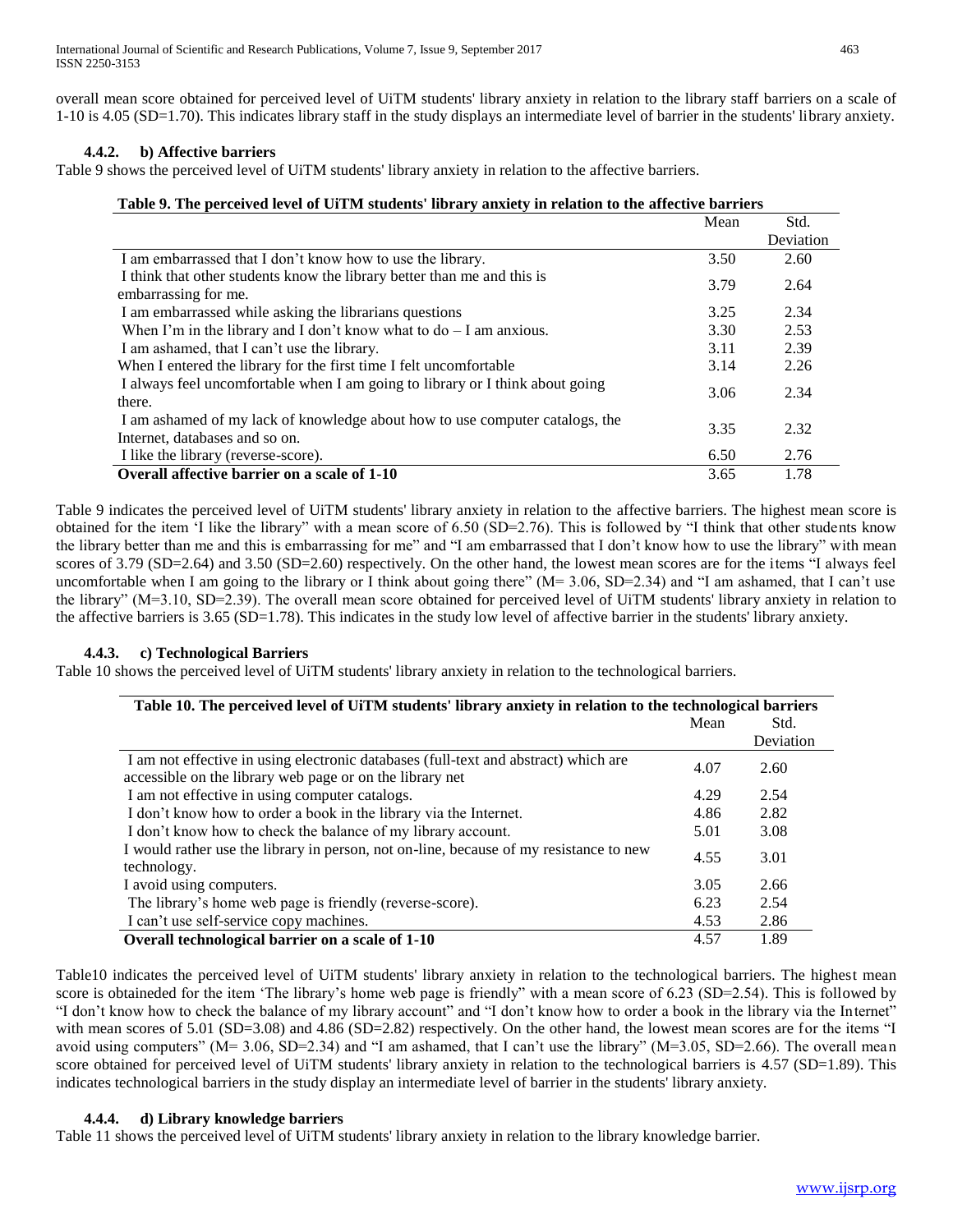|                                                                                             | Mean | <b>Std. Deviation</b> |
|---------------------------------------------------------------------------------------------|------|-----------------------|
| A lot of things connected with libraries are complicated for me.                            | 4.10 | 2.37                  |
| I don't know how to begin a search in the library                                           | 3.80 | 2.42                  |
| I don't know what to do when the book I'm looking for isn't on the shelf.                   | 3.93 | 2.43                  |
| I don't have sufficient knowledge about the library, its departments, reading rooms<br>etc. | 4.33 | 2.53                  |
| I can't use the library either in person or on-line.                                        | 3.54 | 2.44                  |
| The library training was insufficient.                                                      | 4.33 | 2.57                  |
| I can't use the inter-library loan.                                                         | 5.20 | 2.90                  |
| I like learning new things about the library (reverse-score).                               | 4.51 | 2.58                  |
| I am never able to find anything in the library.                                            | 3.98 | 2.52                  |
| There is a lack of adequate library instructions.                                           | 4.49 | 2.47                  |
| Overall library knowledge barrier on a scale of 1-10                                        | 4.21 | 1.78                  |

#### **Table 11. The perceived level of UiTM students' library anxiety in relation to the library knowledge barrier**

Table 11 indicates the perceived level of UiTM students' library anxiety in relation to the library knowledge barriers. The highest mean score is obtained for the item 'I can't use the inter-library loan" with a mean score of 5.20 (SD=.90). This is followed by "I like learning new things about the library" and "There is a lack of adequate library instructions" with mean scores of 4.50 (SD=2.58) and 4.49 (SD=2.47) respectively. On the other hand, the lowest mean scores are for the items "I can't use the library either in person or on-line" ( $M = 3.54$ , SD=2.44) and "I don't know how to begin a search in the library" ( $M = 3.80$ , SD=2.42). The overall mean score obtained for perceived level of UiTM students' library anxiety in relation to the library knowledge barriers is 4.21 (SD=1.78). This indicates library knowledge barriers in the study an intermediate level of barrier in the students' library anxiety.

#### **4.4.5. e) Library Comfort Barriers**

Table 12 shows the perceived level of UiTM students' library anxiety in relation to the library comfort barrier.

#### **Table 12. The perceived level of UiTM students' library anxiety in relation to the library comfort barriers**

|                                                                                    | Mean | Std.      |
|------------------------------------------------------------------------------------|------|-----------|
|                                                                                    |      | Deviation |
| The library is not a nice, comfortable place.                                      | 3.12 | 2.49      |
| There are not good facilities conditions for reading, studying in the library      | 3.42 | 2.54      |
| There are not good facilities conditions for group working in the library.         | 3.68 | 2.56      |
| Library rules are not too restrictive (reverse-score).                             | 5.40 | 2.78      |
| The library is not well organized, complicated (rooms and collections layout).     | 3.53 | 2.30      |
| I don't like to be in the library, I would rather use the library on-line, at home | 4.23 | 2.72      |
| I don't like the library at all                                                    | 2.97 | 2.31      |
| Library equipment is unreliable (computers, copy machines, printers).              | 3.63 | 2.36      |
| Overall library comfort Barrier on a scale of 1-10                                 | 3.75 | 1.79      |

Table 12 indicates the perceived level of UiTM students' library anxiety in relation to the library comfort barriers. The highest mean score is obtained for the item 'Library rules are not too restrictive" with a mean score of 5.40 (SD=2.78). This is followed by "I don't like to be in the library, I would rather use the library on-line, at home" and "There are not good facilities conditions for group working in the library" with mean scores of 4.22 (SD=2.72) and 3.67 (SD=2.56) respectively. On the other hand, the lowest mean scores are for the items "I don't like the library at all" (M= 2.97, SD=2.31) and "The library is not a nice, comfortable place" (M= 3.11, SD=2.49). The overall mean score obtained for perceived level of UiTM students' library anxiety in relation to the library comfort barriers is 3.74 (SD=1.79). This indicates library comfort barriers in the study are a low level of barrier in the students' library anxiety.

#### **4.4.6. f) Resource Barriers**

Table 13 shows the perceived level of UiTM students' library anxiety in relation to the resources barrier.

|                                                                   | Mean | Std.      |
|-------------------------------------------------------------------|------|-----------|
|                                                                   |      | Deviation |
| The library doesn't subscribe to journals, which I need.          | 4.05 | 2.47      |
| The library doesn't own/purchase books, which I need.             | 4.50 | 2.44      |
| The library doesn't purchase access to world-wide text databases. | 4.38 | 2.50      |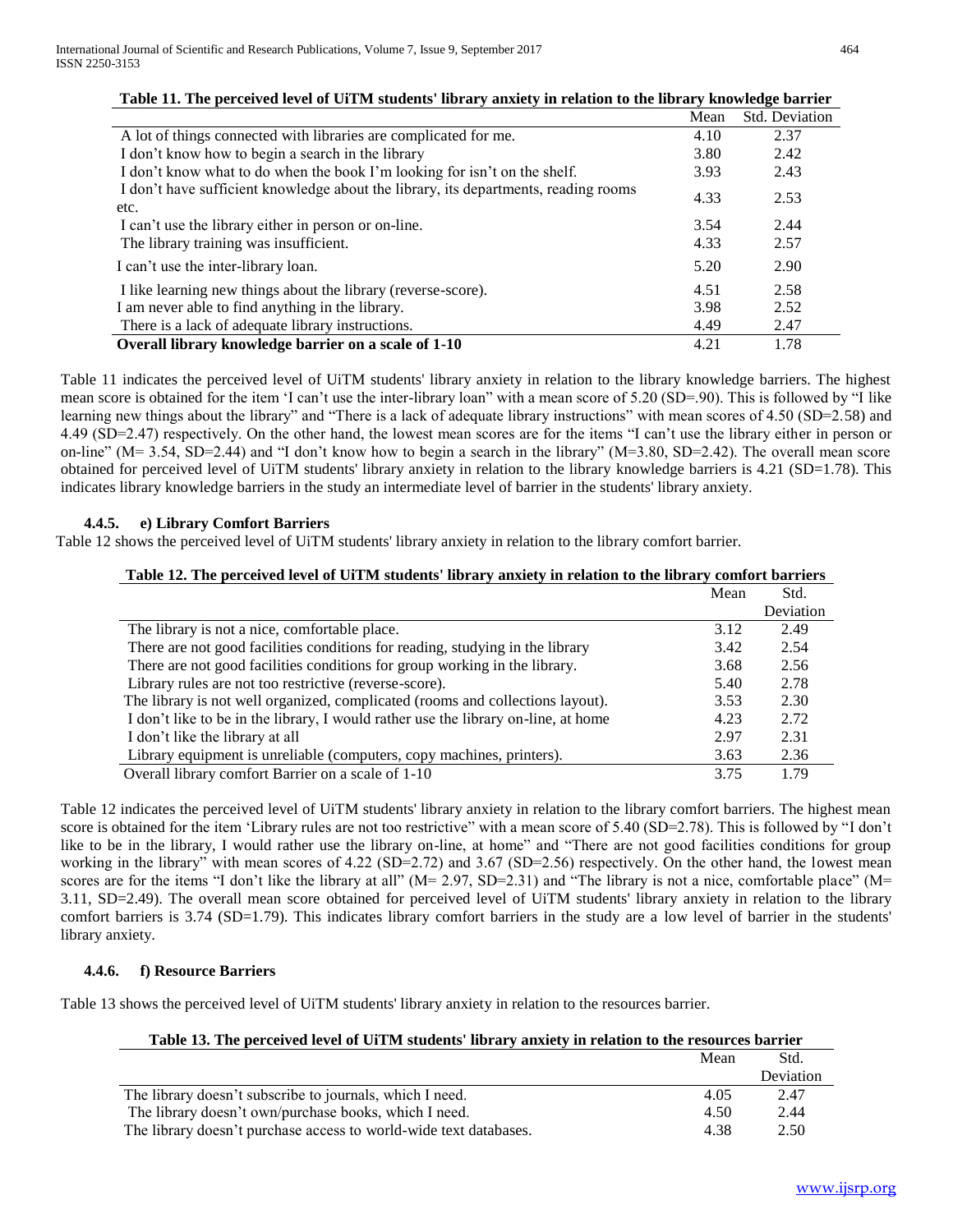| The library has too few copies of the most popular titles. | 4 74 | 2.35 |
|------------------------------------------------------------|------|------|
| A lot of books are overdue                                 | 4.73 | 2.41 |
| There are always materials which I need in the library     | 5.32 | 2.34 |
| Overall resources barriers on a scale of 1-10              | 4 64 | 1.63 |

Table 13 indicates the perceived level of UiTM students' library anxiety in relation to the resources barriers. The highest mean score is obtained for the item 'There are always materials which I need in the library" with a mean score of 5.32 (SD=2.34). This is followed by "The library has too few copies of the most popular titles" and "A lot of books are overdue" with mean scores of 4.73 (SD=2.35) and 4.72 (SD=2.41) respectively. On the other hand, the lowest mean scores are for the items "The library doesn't subscribe to journals, which I need"  $(M= 4.05, SD=2.47)$  and "The library doesn't purchase access to worldwide text databases"  $(M= 4.05, SD=2.47)$ 4.38, SD=2.50). The overall mean score obtained for perceived level of UiTM students' library anxiety in relation to the resources barriers is 4.64 (SD=1.63). This indicates in the study intermediate level of library resources barriers in the students' library anxiety.

#### **4.5. Research Question 4**

In order to answer research question 4: is there any significant difference in library anxiety levels, in terms of (staff barriers, affective barriers, technological barriers, library knowledge barriers, library comfort barriers, and resource barriers) between male and female students, an Independent Samples t-test was conducted.

Table 14 indicates the descriptive statistics and independent samples t-test results for the difference between library anxiety levels, in terms of library barriers, between male and female students.

The descriptive statistics indicate that for staff barrier the mean score obtained by male students is 4.17 (SD=1.81) and for female 3.97  $(SD = 1.62)$ . For affective barriers, the mean score obtained by male students is 3.83  $(SD=1.98)$  whereas for females it is 3.53  $(SD = 1.62)$ . 1.65). For technological barriers, the mean score obtained by male students is  $4.77$  (SD=2.10) whereas for females it is  $4.45$  (SD = 1.75). For library knowledge barrier the mean score obtained by male students is 4.38 (SD=1.98) but for females, it is 4.11 (SD = 1.66). And for library comfort barrier the mean score obtained by male students is  $3.90$  (SD=1.85) where for females it is  $3.64$  (SD = 1.74). Finally, for resource barriers, the mean score obtained by male students is  $4.82$  (SD=1.48) while for females it is  $4.53$  (SD = 1.71). This indicates that there is a difference in the mean scores obtained by male and female students. However, in order to determine if this difference is significant, an independent sample t-test was conducted.

| Table 14: Independent Sample t-test: Library anxiety and gender |        |      |                |       |     |      |  |  |  |  |
|-----------------------------------------------------------------|--------|------|----------------|-------|-----|------|--|--|--|--|
|                                                                 | Gender | Mean | Std. Deviation |       | Df  | sig  |  |  |  |  |
| <b>Staff Barrier</b>                                            | Male   | 4.17 | 1.81           | .680  | 144 | .497 |  |  |  |  |
|                                                                 | Female | 3.97 | 1.62           |       |     |      |  |  |  |  |
| Affective Barrier                                               | Male   | 3.83 | 1.98           | .971  | 142 | .333 |  |  |  |  |
|                                                                 | Female | 3.53 | 1.65           |       |     |      |  |  |  |  |
| <b>Technological Barrier</b>                                    | Male   | 4.77 | 2.10           | .991  | 144 | .324 |  |  |  |  |
|                                                                 | Female | 4.45 | 1.75           |       |     |      |  |  |  |  |
| Library Knowledge                                               | Male   | 4.38 | 1.98           | .898  | 143 | .371 |  |  |  |  |
| Barrier                                                         | Female | 4.11 | 1.64           |       |     |      |  |  |  |  |
| Library Comfort Barrier Male                                    |        | 3.90 | 1.85           | .839  | 144 | .403 |  |  |  |  |
|                                                                 | Female | 3.64 | 1.74           |       |     |      |  |  |  |  |
| <b>Resources Barriers</b>                                       | Male   | 4.82 | 1.48           | 1.003 | 143 | .318 |  |  |  |  |
|                                                                 | Female | 4.53 | 1.71           |       |     |      |  |  |  |  |

The results of the independent samples t-test indicate that there is no significant difference in the library anxiety level of male and female students in terms: staff barriers (t  $(144) = .680$ , p= .497); affective barriers (t  $(142) = .971$ , p= .333); technological barriers (t  $(144) = .991$ , p= .324); library knowledge barriers (t  $(144) = .898$ , p= .371); library comfort barriers (t  $(144) = .839$ , p= .403); and resource barriers (t  $(143) = .1.003$ , p= .318) at the p<0.05 level. Therefore, we fail to reject the null hypothesis.

#### **4.6. Research Question 5**

Research question 5 tends to examine if there any significant difference in library anxiety levels among students' age. To examine this question a One-Way ANOVA was conducted.

Table 15 indicates the One-Way ANOVA results examining the difference between library anxiety levels among the age groups.

| Table 15 One-Way ANOVA: Library anxiety level among age |                |  |             |     |
|---------------------------------------------------------|----------------|--|-------------|-----|
|                                                         | Sum of Squares |  | Mean Square | 512 |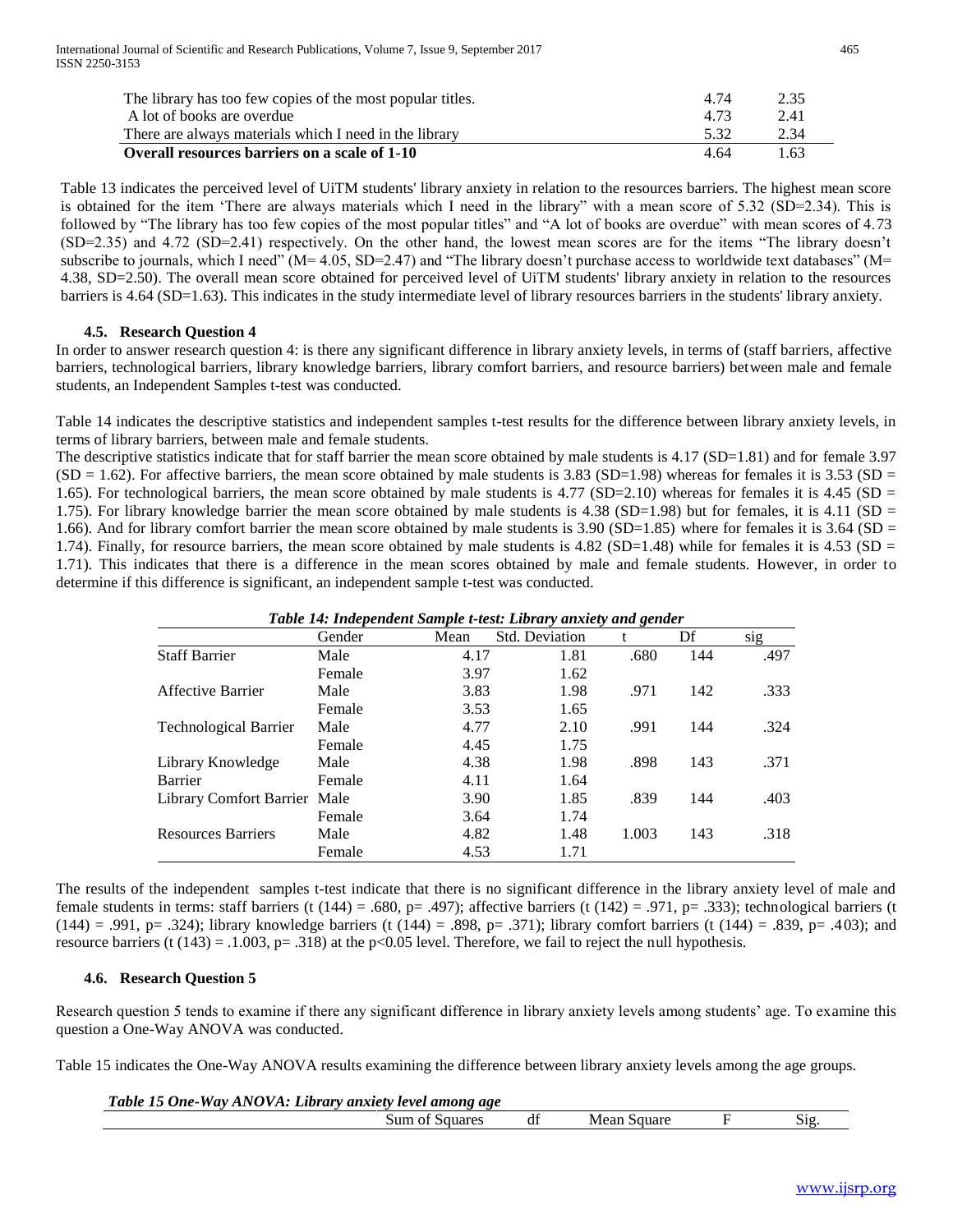International Journal of Scientific and Research Publications, Volume 7, Issue 9, September 2017 466 ISSN 2250-3153

| <b>Between</b>                              | 1.297                                                 | 3       | .432  | .146  | .932 |
|---------------------------------------------|-------------------------------------------------------|---------|-------|-------|------|
| Within Groups                               | 405.742                                               | 137     | 2.962 |       |      |
|                                             | 407.039                                               | 140     |       |       |      |
| Between<br>Groups                           | 3.480                                                 | 3       | 1.160 | .355  | .785 |
| Within Groups                               | 441.026                                               | 135     | 3.267 |       |      |
|                                             | 444.506                                               | 138     |       |       |      |
| <b>Between</b>                              | 4.682                                                 | 3       | 1.561 | .425  | .735 |
| Within Groups<br>Total                      | 502.849                                               | 137     | 3.670 |       |      |
|                                             | 507.531                                               | 140     |       |       |      |
| Between<br>Groups<br>Within Groups<br>Total | .431                                                  | 3       | .144  | .044  | .988 |
|                                             | 445.207                                               | 136     | 3.274 |       |      |
|                                             | 445.638                                               | 139     |       |       |      |
| Library Comfort Barrier Between             | 6.360                                                 | 3       | 2.120 | .642  | .590 |
| Within Groups<br>Total                      | 452.702                                               | 137     | 3.304 |       |      |
|                                             | 459.062                                               | 140     |       |       |      |
| Between<br>Groups                           | 8.502                                                 | 3       | 2.834 | 1.072 | .363 |
| Within Groups                               | 359.522                                               | 136     | 2.644 |       |      |
|                                             | Groups<br>Total<br>Total<br>Groups<br>Groups<br>Total | 368.025 | 139   |       |      |

The One-Way ANOVA analysis indicate that there is no significant difference among the age of students and their levels of library anxiety: staff barriers (f  $(3, 137) = .146$  & p= .932); affective barriers (f  $(3, 135) = .355$  & p= .785); technological barriers (f  $(3, 137) =$ .425 & p= .735); library knowledge barriers (f (3, 136) = .044 & p= .988); library comfort barriers (f (3, 137) = .642 & p= .590); and resource barriers (f  $(3, 136) = 1.072$  & p= .363) at the p<0.05 level. Consequently, we fail to reject the null hypothesis. In other words, the results of One-Way ANOVA reveal that the age of the students did not have any significant effect on the library anxiety levels of the students.

Likewise, The Post-Hoc LSD multiple comparison analysis also indicate no significant difference in all the age groups and level of library anxiety.

## **4.7. Research Question 6**

To examine research question 6, is there any significant difference in library anxiety levels among undergraduate and postgraduate students, Independent Samples t-test was conducted.

Table 16 signifies the independent samples t-test results examining the difference of library anxiety among undergraduate and postgraduate students

|                      | Table To: Inaepenaent Sample t-test: Library anxiety and eaucation level |    |      |           |        |     |      |  |  |  |
|----------------------|--------------------------------------------------------------------------|----|------|-----------|--------|-----|------|--|--|--|
|                      | Level of                                                                 |    |      | Std.      |        |     |      |  |  |  |
|                      | Education                                                                | N  | Mean | Deviation |        | df  | S12  |  |  |  |
| <b>Staff Barrier</b> | Undergraduate                                                            | 65 | 4.17 | 1.52      | 7.84   | 143 | .434 |  |  |  |
|                      | Post Graduate                                                            | 80 | 3.95 | 1.83      |        |     |      |  |  |  |
| Affective Barrier    | Undergraduate                                                            | 65 | 3.61 | 1.51      | $-218$ | 141 | .828 |  |  |  |

*Table 16: Independent Sample t-test: Library anxiety and education level*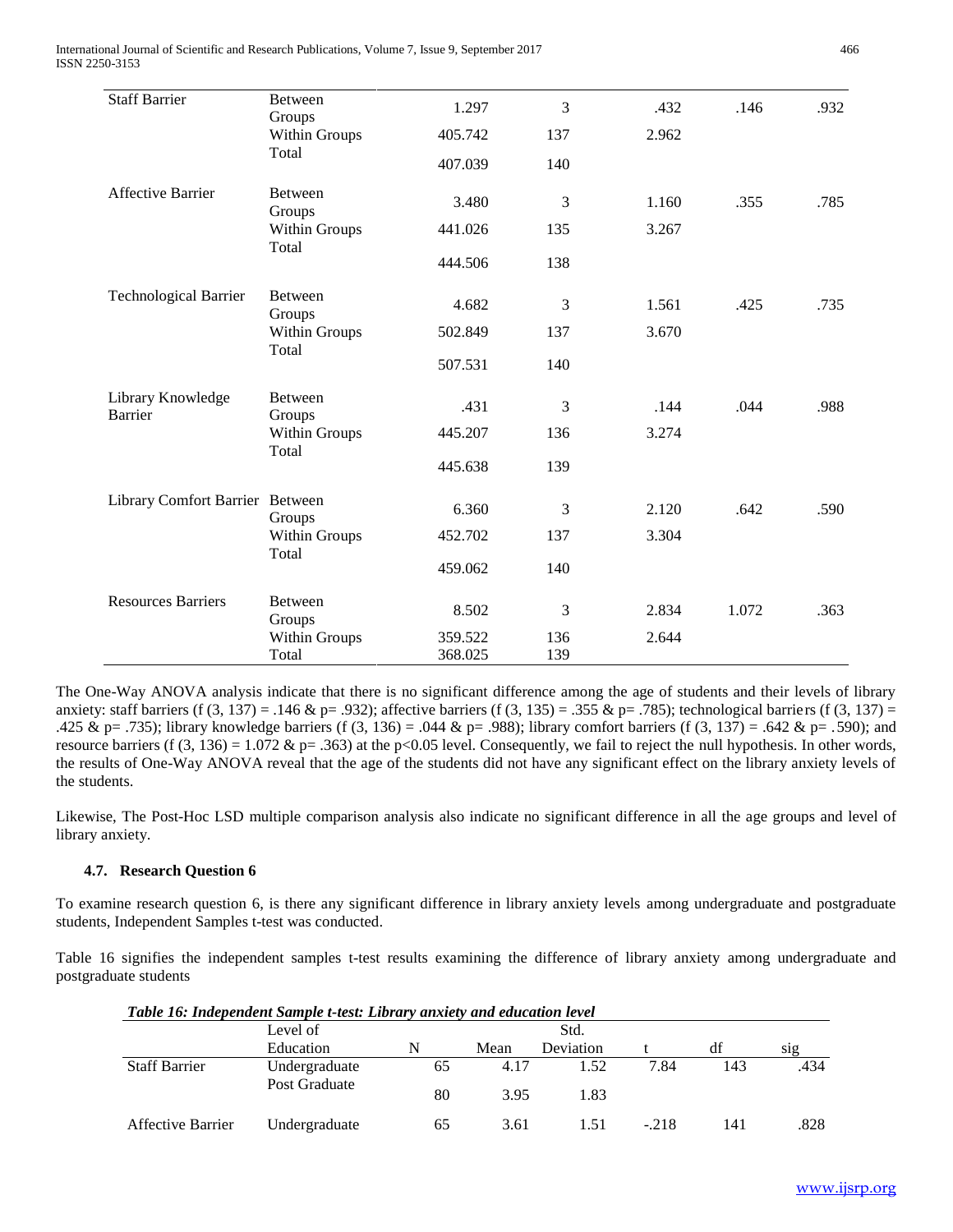|                           | Post Graduate                  |          |              |              |         |     |      |
|---------------------------|--------------------------------|----------|--------------|--------------|---------|-----|------|
|                           |                                | 78       | 3.67         | 2.00         |         |     |      |
| Technological             | Undergraduate                  | 65       | 4.64         | 1.65         | .399    | 143 | .691 |
| Barrier                   | Post Graduate                  | 80       | 4.51         | 2.09         |         |     |      |
| Library Knowledge         | Undergraduate                  | 65       | 4.19         | 1.49         | $-.015$ | 142 | .988 |
| Barrier                   | Post Graduate                  | 79       | 4.20         | 1.98         |         |     |      |
| Library Comfort           | Undergraduate                  | 65       | 3.80         | 1.70         | .276    | 143 | .783 |
| Barrier                   | Post Graduate                  | 80       | 3.71         | 1.86         |         |     |      |
| <b>Resources Barriers</b> | Undergraduate<br>Post Graduate | 65<br>79 | 4.83<br>4.51 | 1.29<br>1.84 | 1.197   | 142 | .233 |

Table 16 indicates the descriptive statistics and independent samples t-test results for difference in library anxiety levels, in terms of library barriers, between undergraduate and post-graduate students. The results of the independent t-test indicate that there is no significant difference in the library anxiety level of undergraduate and post-graduate students in terms: staff barriers (t (143) = 7.84, p= .434); affective barriers (t  $(141)$  = -.218, p= .828); technological barriers (t  $(143)$  = .399, p= .619); library knowledge barriers (t  $(142) = -0.015$ , p= .988); library comfort barriers (t (143) = .276, p= .783); and resource barriers (t (142) = 1.197, p= .233) at the p<0.05 level. Consequently, the null we fail to reject the null hypothesis.

#### **4.8. Research Question 7**

To examine research question 7 that tends to examine if there is any significant difference in library anxiety levels between full-time and part-time students, Independent Samples t-test was used.

Table 17 displays the descriptive statistics and independent samples t-test results for the difference in library anxiety levels, between full-time and part-time students.

| <i>ume suddents</i>          |                  |     |      |           |         |     |      |
|------------------------------|------------------|-----|------|-----------|---------|-----|------|
|                              | Mode of          |     |      | Std.      |         |     |      |
|                              | Study            | N   | Mean | Deviation | t       | df  | sig  |
| <b>Staff Barrier</b>         | Part Time        | 6   | 4.70 | 1.44      | .963    | 144 | .337 |
|                              | Full Time        | 140 | 4.01 | 1.70      |         |     |      |
| Affective Barrier            | Part Time        | 6   | 3.42 | 1.42      | $-.314$ | 142 | .754 |
|                              | <b>Full Time</b> | 138 | 3.66 | 1.80      |         |     |      |
| <b>Technological Barrier</b> | Part Time        | 6   | 4.22 | 1.45      | $-456$  | 144 | .649 |
|                              | Full Time        | 140 | 4.59 | 1.91      |         |     |      |
| Library Knowledge            | Part Time        | 6   | 3.96 | 1.64      | $-.347$ | 143 | .729 |
| Barrier                      | <b>Full Time</b> | 139 | 4.22 | 1.79      |         |     |      |
| Library Comfort Barrier      | Part Time        | 6   | 4.89 | 1.07      | 1.618   | 144 | .108 |
|                              | Full Time        | 140 | 3.69 | 1.79      |         |     |      |
| <b>Resources Barriers</b>    | Part Time        | 6   | 5.50 | 2.63      | 1.321   | 143 | .189 |
|                              | <b>Full Time</b> | 139 | 4.60 | 1.57      |         |     |      |

*Table 17: Independent Sample t-test: difference in the Library anxiety level between full-time and parttime students*

The results of the independent t-test indicate that there is no significant difference in the library anxiety level of full-time and part-time students in terms: staff barriers (t (144) = .963, p= .337); affective barriers (t (142) = -.314, p= .754); technological barriers (t (144) = -.456, p= .649); library knowledge barriers (t (143) = -.347, p= .729); library comfort barriers (t (144) = 1.618, p= .108); and resource barriers (t  $(143) = 1.321$ , p= .189) at the p<0.05 level. Accordingly, we fail to reject the null hypothesis.

#### **4.9. Research Question 8**

Research question 8 tends to examine if there is any significant relationship among students' library anxiety levels and their CGPA scores. To examine this question, first students CGPA scores were categorized into low  $(2.50 - 3.20)$  and high  $(3.21 - 4.00)$ . Then independent Sample–test was conducted to examine if there is any significant difference in the library anxiety levels of students according to their CGPA.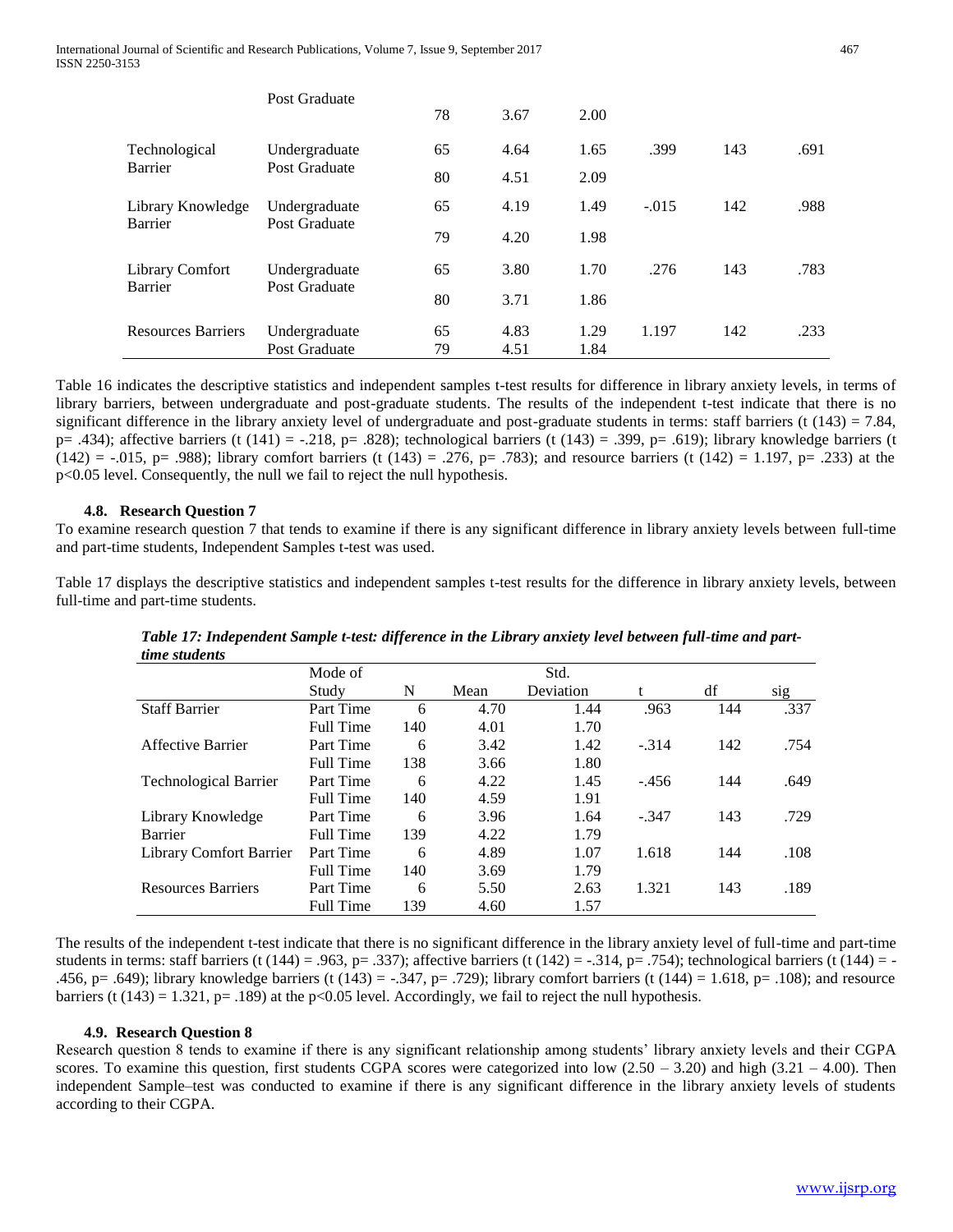Table 18 indicates the descriptive statistics and independent samples t-test results for the difference between library anxiety levels and CGPA.

|                                   | <b>CGPA</b> | N   | Mean | Std.<br>Deviation | t       | df  | sig  |
|-----------------------------------|-------------|-----|------|-------------------|---------|-----|------|
| <b>Staff Barrier</b>              | Low         | 3   | 5.13 | .90               | 1.142   | 138 | .255 |
|                                   | High        | 137 | 4.01 | 1.69              |         |     |      |
| Affective Barrier                 | Low         | 3   | 3.55 | 1.88              | $-.037$ | 136 | .970 |
|                                   | High        | 135 | 3.59 | 1.74              |         |     |      |
| <b>Technological Barrier</b>      | Low         | 3   | 4.00 | 2.28              | $-.508$ | 138 | .612 |
|                                   | High        | 137 | 4.55 | 1.87              |         |     |      |
| Library Knowledge<br>Barrier      | Low         | 3   | 4.13 | 2.02              | $-.052$ | 137 | .959 |
|                                   | High        | 136 | 4.18 | 1.75              |         |     |      |
| <b>Library Comfort</b><br>Barrier | Low         | 3   | 3.50 | 1.73              | $-.213$ | 138 | .831 |
|                                   | High        | 137 | 3.71 | 1.71              |         |     |      |
| <b>Resources Barriers</b>         | Low         | 3   | 5.33 | .33               | .772    | 137 | .442 |
|                                   | High        | 136 | 4.61 | 1.61              |         |     |      |

*Table 18: Independent Sample t-test: difference in the Library anxiety level in terms of CGPA*

The results of the independent t-test indicate that no significant difference in the CGPA scores of students and their library anxiety levels: staff barriers (t (138) = 1.142, p= .255); affective barriers (t (136) = -.037, p= .970); technological barriers (t (138) = -.508, p= .612); library knowledge barriers (t (137) = -.052, p= .959); library comfort barriers (t (138) = -.213, p= .783); and resource barriers (t  $(137) = .772$ , p= .442) at the p<0.05 level.

#### **4.10. Research Question 9**

Research Question 9 aims to examine if there any significant difference in library anxiety levels between arts and science students. To examine this question, an independent samples t-test was conducted.

Table 19 indicates the descriptive statistics and independent samples t-test results for the difference between library anxiety level and students field of study.

|                              | Faculty | N  | Mean | Std. Deviation |         | df  | sig  |
|------------------------------|---------|----|------|----------------|---------|-----|------|
| <b>Staff Barrier</b>         | Arts    | 96 | 3.96 | 1.80           | $-.767$ | 144 | .444 |
|                              | Science | 50 | 4.19 | 1.46           |         |     |      |
| Affective Barrier            | Arts    | 94 | 3.89 | 1.95           | 2.308   | 142 | .022 |
|                              | Science | 50 | 3.18 | 1.31           |         |     |      |
| <b>Technological Barrier</b> | Arts    | 96 | 4.82 | 1.95           | 2.277   | 144 | .024 |
|                              | Science | 50 | 4.08 | 1.69           |         |     |      |
| Library Knowledge            | Arts    | 95 | 4.39 | 1.94           | 1.659   | 143 | .049 |
| Barrier                      | Science | 50 | 3.87 | 1.38           |         |     |      |
| <b>Library Comfort</b>       | Arts    | 96 | 3.73 | 1.94           | $-.102$ | 144 | .919 |
| Barrier                      | Science | 50 | 3.76 | 1.45           |         |     |      |
| <b>Resources Barriers</b>    | Arts    | 95 | 4.57 | 1.72           | $-.688$ | 143 | .493 |
|                              | Science | 50 | 4.77 | 1.44           |         |     |      |

*Table 19: Independent Sample t-test: Library anxiety and field of study*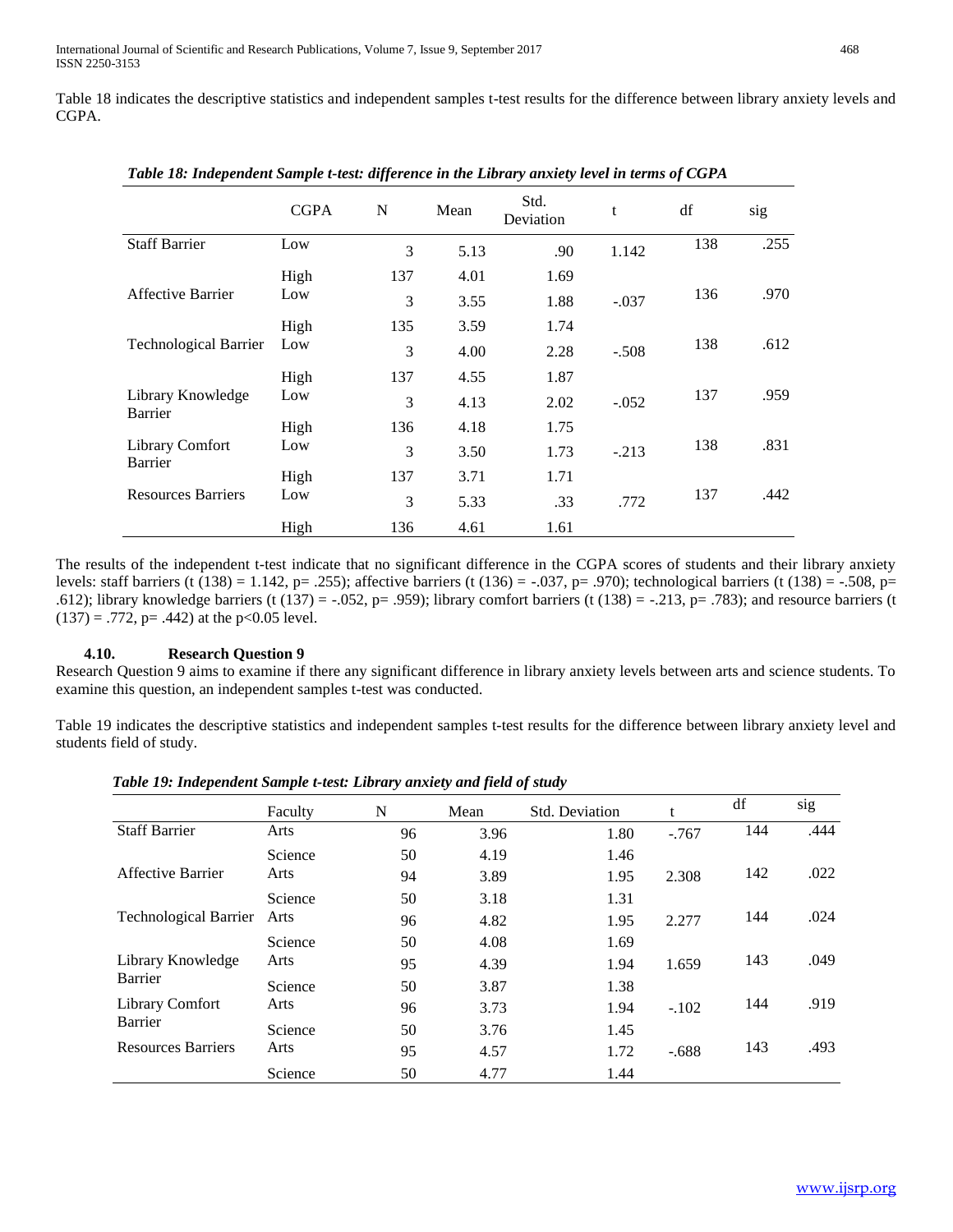The results of the independent t-test indicate that there is significant difference between arts and science students' level of library in terms of affective barrier (t  $(142) = 2.308$ , p= .022), technological barriers (t  $(144) = 2.277$ , p= .024), and library knowledge barriers (t  $(143) = 1.659$ , p= .049).

However, the t-test results also reveal that there is no significance difference between arts and science students' level of library in terms of staff barriers (t (144) = -.767, p= .444), library comfort barriers (t (144) = -.102, p= .919), and resource barriers (t (143) = - $.688$ , p=  $.493$ ).

#### **4.11. Research Question 10**

This question tends to investigate if there is any significant difference in the mean scores among frequency of going to the library and students' level of library anxiety. For this particular question, the variable 'frequency of going to library' was re-coded into a categorical variable where it classified students' frequency of going to the library in 4 categories:  $1 =$  Never,  $2 =$  Rarely,  $3 =$ Sometimes, and 4 = Regularly. To examine this research question, a One-Way ANOVA was conducted.

Table 20 below shows One-Way ANOVA results among frequency of going to the library, and students' level of library anxiety.

|                                |                      | Sum of  |     |             |             |      |
|--------------------------------|----------------------|---------|-----|-------------|-------------|------|
|                                |                      | Squares | df  | Mean Square | $\mathbf F$ | Sig. |
| <b>Staff Barrier</b>           | <b>Between</b>       | 11.17   | 3   | 3.72        | 1.303       | .276 |
|                                | Groups               |         |     |             |             |      |
|                                | Within Groups        | 406.02  | 142 | 2.85        |             |      |
|                                | Total                | 417.20  | 145 |             |             |      |
| <b>Affective Barrier</b>       | <b>Between</b>       | 24.14   | 3   | 8.04        | 2.610       | .054 |
|                                | Groups               |         |     |             |             |      |
|                                | <b>Within Groups</b> | 431.73  | 140 | 3.08        |             |      |
|                                | Total                | 455.87  | 143 |             |             |      |
| <b>Technological Barrier</b>   | <b>Between</b>       | 4.89    | 3   | 1.63        | .449        | .718 |
|                                | Groups               |         |     |             |             |      |
|                                | <b>Within Groups</b> | 515.83  | 142 | 3.63        |             |      |
|                                | Total                | 520.73  | 145 |             |             |      |
| Library Knowledge              | <b>Between</b>       | 7.39    | 3   | 2.46        | .773        | .511 |
| Barrier                        | Groups               |         |     |             |             |      |
|                                | Within Groups        | 450.04  | 141 | 3.19        |             |      |
|                                | Total                | 457.44  | 144 |             |             |      |
| <b>Library Comfort Barrier</b> | <b>Between</b>       | 5.57    | 3   | 1.86        | .578        | .630 |
|                                | Groups               |         |     |             |             |      |
|                                | <b>Within Groups</b> | 457.01  | 142 | 3.21        |             |      |
|                                | Total                | 462.59  | 145 |             |             |      |
| <b>Resources Barriers</b>      | <b>Between</b>       | 2.99    |     |             | .371        | .774 |
|                                | Groups               |         | 3   | .99         |             |      |
|                                | <b>Within Groups</b> | 379.96  | 141 | 2.69        |             |      |
|                                | Total                | 382.96  | 144 |             |             |      |

*Table 20: One-Way ANOVA: library anxiety and frequency of going to the library* 

The One-Way ANOVA analysis indicate that there is no significant difference among the frequency of going to the library and students' levels of library anxiety in terms of the six barriers: staff barriers (f  $(3, 142) = 1.303$  & p= .276); affective barriers (f  $(3, 140)$  $= 2.610\& p = .054$ ; technological barriers (f (3, 142) = .449& p= .718); library knowledge barriers (f (3, 141) = .773& p= .511); library comfort barriers (f (3, 142) = .578& p= .630); and resource barriers (f (3, 141) = .371& p= .774) at the p<0.05 level. Consequently, we fail to reject the null hypothesis.

Likewise, The Post-Hoc LSD multiple comparison analysis also indicates no significant difference among the frequency of going to the library and level of library anxiety considering the six barriers.

## **4.12. Research Question 11**

Research question 11 examines if there is any significant relationship among the six library barrier factors that measure library anxiety. To explore this question, Pearson multiple correlations was conducted.

Table 21 displays Pearson multiple correlation coefficients for the six sets of barriers measuring library anxiety.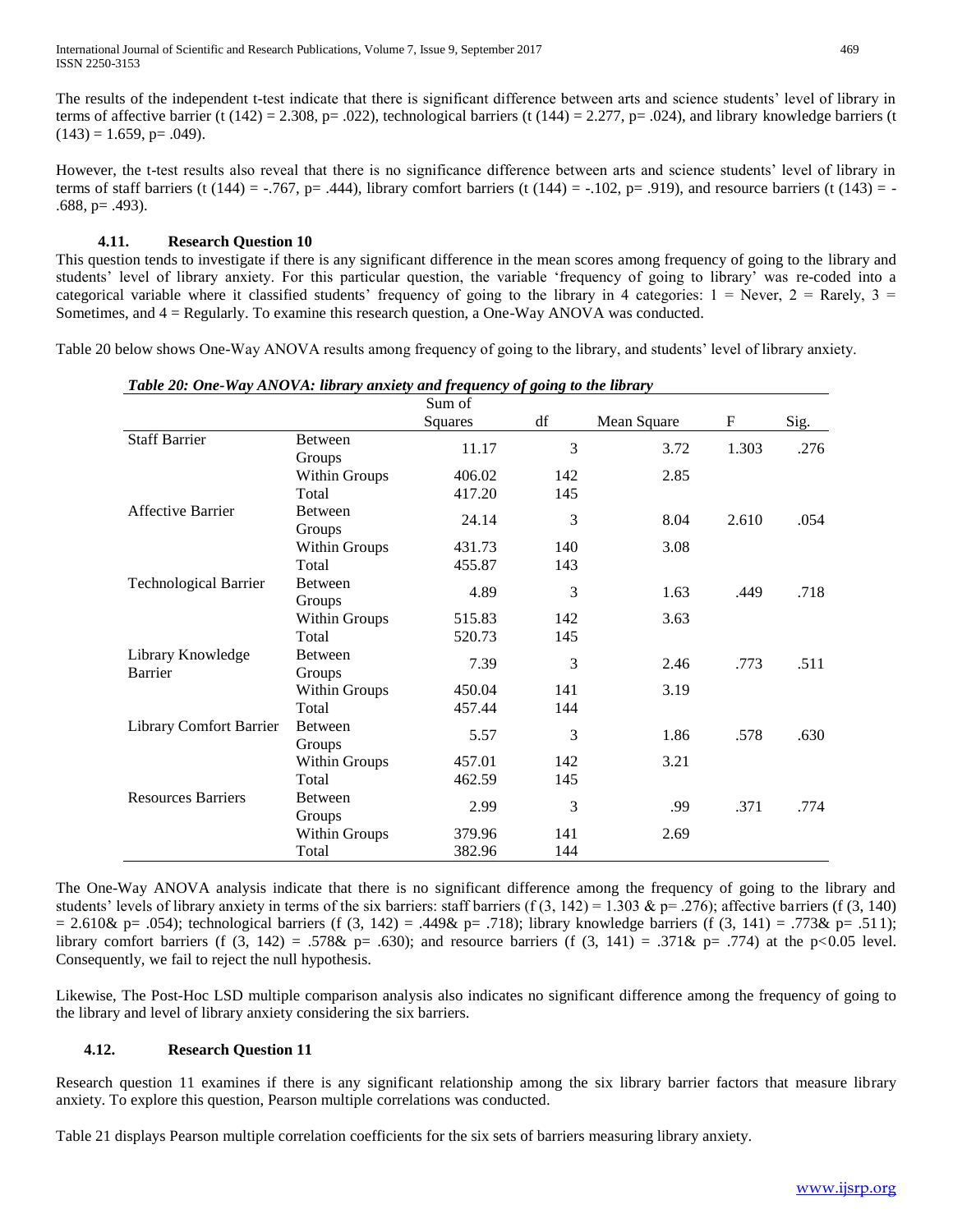|                           |                            |                  |                      |             | Library        | Library   |                 |
|---------------------------|----------------------------|------------------|----------------------|-------------|----------------|-----------|-----------------|
|                           |                            | <b>Staff</b>     | Affective            | Technologic | Knowledg       | Comfort   | Resource        |
|                           |                            | Barrier          | Barrier              | al Barrier  | e Barrier      | Barrier   | <b>Barriers</b> |
| <b>Staff Barrier</b>      | <b>Pearson Correlation</b> |                  | $.322$ **            | $.246***$   | $.372$ **      | $.295***$ | .272            |
|                           | $Sig. (2-tailed)$          |                  | .000                 | .003        | .000           | .000      | .001            |
|                           | N                          | 146              | 144                  | 146         | 145            | 146       | 145             |
| Affective Barrier         | <b>Pearson Correlation</b> | $.322^{\degree}$ |                      | $.585***$   | $.677***$      | $.529***$ | $.355***$       |
|                           | $Sig. (2-tailed)$          | .000             |                      | .000        | .000           | .000      | .000            |
|                           | N                          | 144              | 144                  | 144         | 143            | 144       | 143             |
| Technological             | <b>Pearson Correlation</b> | $.246$ **        | $.585***$            | 1           | $.666^{**}$    | $.487**$  | $.340**$        |
| Barrier                   | $Sig. (2-tailed)$          | .003             | .000                 |             | .000           | .000      | .000            |
|                           | N                          | 146              | 144                  | 146         | 145            | 146       | 145             |
| Library Knowledge         | <b>Pearson Correlation</b> | $.372***$        | $.677***$            | $.666^{**}$ | 1              | $.600**$  | $.497**$        |
| Barrier                   | Sig. (2-tailed)            | .000             | .000                 | .000        |                | .000      | .000            |
|                           | N                          | 145              | 143                  | 145         | 145            | 145       | 144             |
| Library Comfort           | <b>Pearson Correlation</b> | .295             | $.529$ <sup>**</sup> | $.487**$    | $.600^{\circ}$ |           | $.555***$       |
| Barrier                   | $Sig. (2-tailed)$          | .000             | .000                 | .000        | .000           |           | .000            |
|                           | N                          | 146              | 144                  | 146         | 145            | 146       | 145             |
| <b>Resources Barriers</b> | <b>Pearson Correlation</b> | .272`            | $.355***$            | $.340**$    | $.497**$       | $.555***$ |                 |
|                           | Sig. (2-tailed)            | .001             | .000                 | .000        | .000           | .000      |                 |
|                           | N                          | 145              | 143                  | 145         | 144            | 145       | 145             |

*Table 21 Multiple Correlations: Relationships among the six components of library anxiety* 

\*\*. Correlation is significant at the 0.01 level (2-tailed).

The results of multiple correlations suggest that 9 out of 15 correlations were statistically significant and were greater or equal to  $(r >$  $= +0.35$ , p < .05). The results of the multiple correlations also indicate that there is a significant relationship between the six components in overall library anxiety. In general, the results signify that if students feel anxiety in one component, they tend to have anxiety in other components as well.

#### **V. Discussions**

This study investigates the level of the library anxiety among the students of University Teknologi Mara. The findings of this study indicate that there is a moderate level of library anxiety among the students of the UITM as the overall mean score obtained for all six library barriers was found to be 4.21. The findings of this study are in harmony with the finding of Khosravi, Jahromi&Hosseini (2014) who found that the students of Persian Gulf University had moderate or normal levels of library anxiety.

Among the six library barriers which contribute to the library anxiety, this study revealed that resource barriers were ranked the highest by the student. Additionally, technological barrier ranked the second highest library anxiety among the UITM students and the previous research (Carlile, 2007; Khosravi, Jahromi&Hosseini, 2014) has also testified its significant influence on the increasing level of library anxiety at Charles Sturt University and at Persian Gulf University. As for the knowledge of the library, it was the third highest factor among the six factors identified by the students of the UITM. Likewise, this result was confirmed by (Bosticks, 1991; Alicia, 2015) which made the students feel unconfident and insecure; whereas, the similar factor had insignificant levels of library anxiety among the students of Jinwen University (Yu, 2009).

In this study, the students of UITM identified barriers with staff as the fourth factor contributing to library anxiety. Similarly, Adkins & Lu (2012) found in their study the utmost source of the library anxiety as the barriers with staff at the University of Missouri, while the same factor was found an unimportant source of the library anxiety by the students of Malaya University (Erfanmanesh, 2012). However, affective barriers were identified by students of UITM as the lowest factor among the barriers; whereas, a similar factor was found as the greatest source of library anxiety by the students of Missouri University (Adkins & Lu, 2012). Additionally, the students of the UITM classified the library comfort barrier as the second lowest factor among the six factors. On the other hand, Yu (2009) certified library comfort barrier as students' significant high level of library anxiety at the Jinwen University.

Moreover, the results of this study pointed out that there is no noteworthy variance between the male and female students of the UITM in the level of library anxiety and this result is in accordance with the previous research (Khosravi, Jahromi&Hosseini, 2014). However, Erfanmanesh (2012) discovered that there was a significantly higher level of library anxiety among male students than female students at Malaya University. Also, the current study revealed that the age of the UITM students did not have any significant effect on the library anxiety level of the students. This result is different from a previous study which reported that older students' level of library anxiety was less than the younger students' level of library anxiety at Shahid Beheshti University (Erfanmanesh, 2016). Regarding the six barriers, this study found that there is no significant variance in the library anxiety level of post-graduate and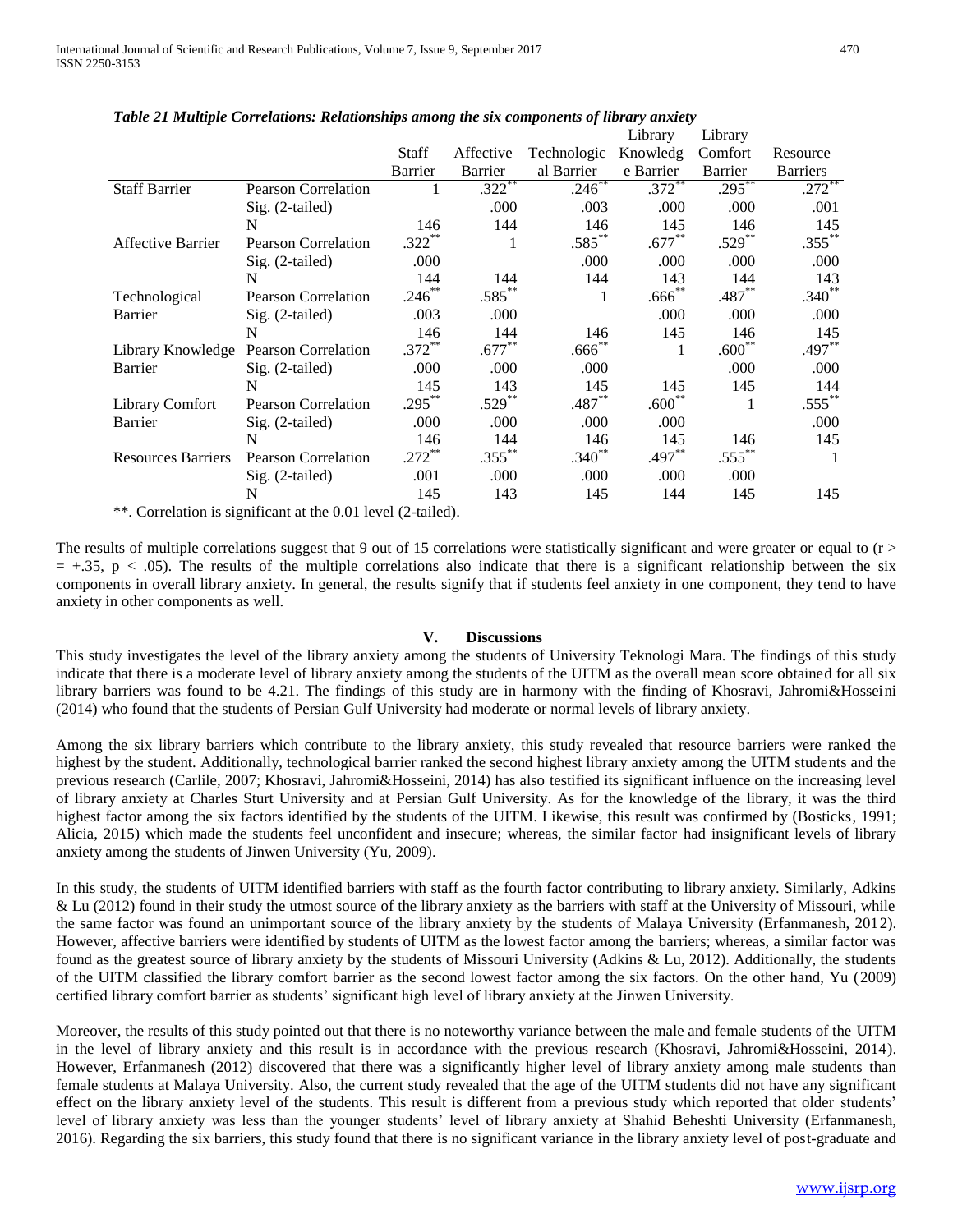undergraduate students of the UITM, while previously Seggern (2001) stated the level of library anxiety as the most dominant feelings among the undergraduate students. As well as, the findings revealed that there is no significant difference in the library anxiety level of full-time and part-time UITM students in terms of the six barriers.

The independent sample t-test indicates that there isn't any significant difference between CGPA scores of the UITM students and their library anxiety; whereas Vitasari, Wahab, Othman, Herwand & Sinnadurai (2010) determined the high level of anxiety in low academic performers at the University of Malaysia Pahang. Furthermore, it was revealed that the students of Art and Science at the UITM experienced library anxiety in affective barriers, technological barriers, and library knowledge barriers. However, similar respondents did not identify any library anxiety in terms of staff barriers, comfort barriers, and resources barriers. Relatively, the students of Arts at Cape Breton University have built their library anxiety, while Science students still experienced the level of library anxiety in overall six factors (Lawless, 2011). Finally, the results verify that if the students experience anxiety in one factor, they are likely to have anxiety in other factors too.

#### **VI. Conclusion**

This study examined the level of library anxiety among UiTM students. The results of this study revealed that there is an existence of a moderate level of library anxiety among UITM students. The study indicated that the students feel moderate or normal library anxiety in terms of six library barriers. However, specifically, the study signified resource barriers and technological barriers rated a little higher than other barriers, while affective and comfort barriers were identified as the lowest factors of library anxiety. Additionally, the results found that there is no significant difference in library anxiety among UiTM students in terms of gender, the level of education, mode of study, age, and their CGPA scores.

#### **REFERENCES**

- [1] Abusin, K. A., &Zainab, A. N. (2010).Exploring library anxiety among Sudanese university students.*Malaysian Journal of Library & Information Science*, *15*(1), 55-81.
- [2] Ansari, N. (2009, October). The relationship between perceived size of library collection and library anxiety among undergraduate students at International Islamic University Malaysia. In *International Conference on Academic Libraries. Management Models and Framework* (pp. 422-426).
- [3] Anwar, M. A., Al-Kandari, N. M., & Al-Qallaf, C. L. (2004).Use of Bostick's Library Anxiety Scale on undergraduate biological sciences students of Kuwait University.*Library & information science research*, *26*(2), 266-283.
- [4] ASGHARPOUR, M. D., & SAJEDI, M. (2013).MEASUREMENT OF LIBRARY ANXIETY AMONG STUDENTS OF LITERATURE AND HUMANITIES COLLEGE IN QOM UNIVERSITY ACCORDING TO THE BOSTICK'S LIBRARY ANXIETY SCALE.*INFORMATION SYSTEMS & SERVICES*, 2(8); 57-68.
- [5] Biglu, M., Ghavami, M., &Dadashpour, S. (2016). Big Five Personality Factors and Library Anxiety, (August), 377–385.
- [6] Bostick, S. L. (1992). The development and validation of the library anxiety scale.
- [7] Carlile, H. (2007). THE IMPLICATIONS OF LIBRARY ANXIETY FOR ACADEMIC REFERENCE SERVICES : A REVIEW OF THE LITERATURE, (June), 129–148.
- [8] Date, P. U. B., & Type, P. U. B. (1995).Document resume.
- [9] Erfanmanesh, M. (2011).Use of Multidimensional Library Anxiety Scale on Education and Psychology Students in Iran, (Clivland 2004).
- [10] Erfanmanesh, M. (2016). Information Seeking Anxiety : Effects of Gender, Level of Study and Age, (February).
- [11] Fines, E. L. (2016). Removing Barriers to Access : Eliminating Library Fines and.
- [12] Fraenkel. J. R, Wallen. N. E & Hyun.H. H. (2016).How *to Design and Evaluate Research in Education (9th edition).* New York: McGraw-Hill Education
- [13] Grover, V. (2000). A Tutorial on Survey Research: From Constructs to Theory.
- [14] Jiao, Q. G., &Onwuegbuzie, A. J. (1997).Antecedents of library anxiety.*The Library Quarterly*, *67*(4), 372-389.
- [15] Lawless, L. J. (2011). Evidence Based Library and Information Practice, 16–27.
- [16] Lu, Y., & Hall, T. (2012). Library Anxiety among International Graduate Students.
- [17] Management, L. (2016). Information barriers in libraries : Types, typologies and Polish empirical studies Information barriers in libraries : types,typologies, and Polish empirical studies, (July 2011).
- [18] Mcpherson, M. A., &Mcpherson, M. A. (2016). Library anxiety among university students : A survey Library anxiety among university students : A survey, (October).
- [19] Mellon, C. A. (1986). Library anxiety: A grounded theory and its development. *College & Research Libraries*, *47*(2), 160-165.
- [20] Seyyedhosseini, S. (2014).Investigating the relationship between library anxiety and emotional intelligence, *11*(2), 1–13.
- [21] Sinnasamy, J., Harun, N., & Karim, A. (2016). Library anxiety among non-native speakers of English : A reappraisal Library anxiety among non-native speakers of English : A reappraisal, (April).
- [22] Vitasari, P., Nubli, M., Wahab, A., & Othman, A. (2010). The Relationship between Study Anxiety and Academic Performance among Engineering Students, *8*(5), 490–497.
- [23] Yu, T. (1992). Library Anxiety and Library Use : A Survey at Jinwen University of Science and Technology, *71*, 41–61.

#### **AUTHORS**

**First Author** – Abdullah Noori, MEd, Kabul University; [abdullahm40@gmail.com](mailto:abdullahm40@gmail.com) **Second Author** – Hashmatullah Tareen, MEd, Kandahar University; [hashmatt2@gmail.com](mailto:hashmatt2@gmail.com) **Third Author** – Hazrat Usman Mashwani, MEd, Kunar University; [usman.kunar@gmail.com](mailto:usman.kunar@gmail.com) .